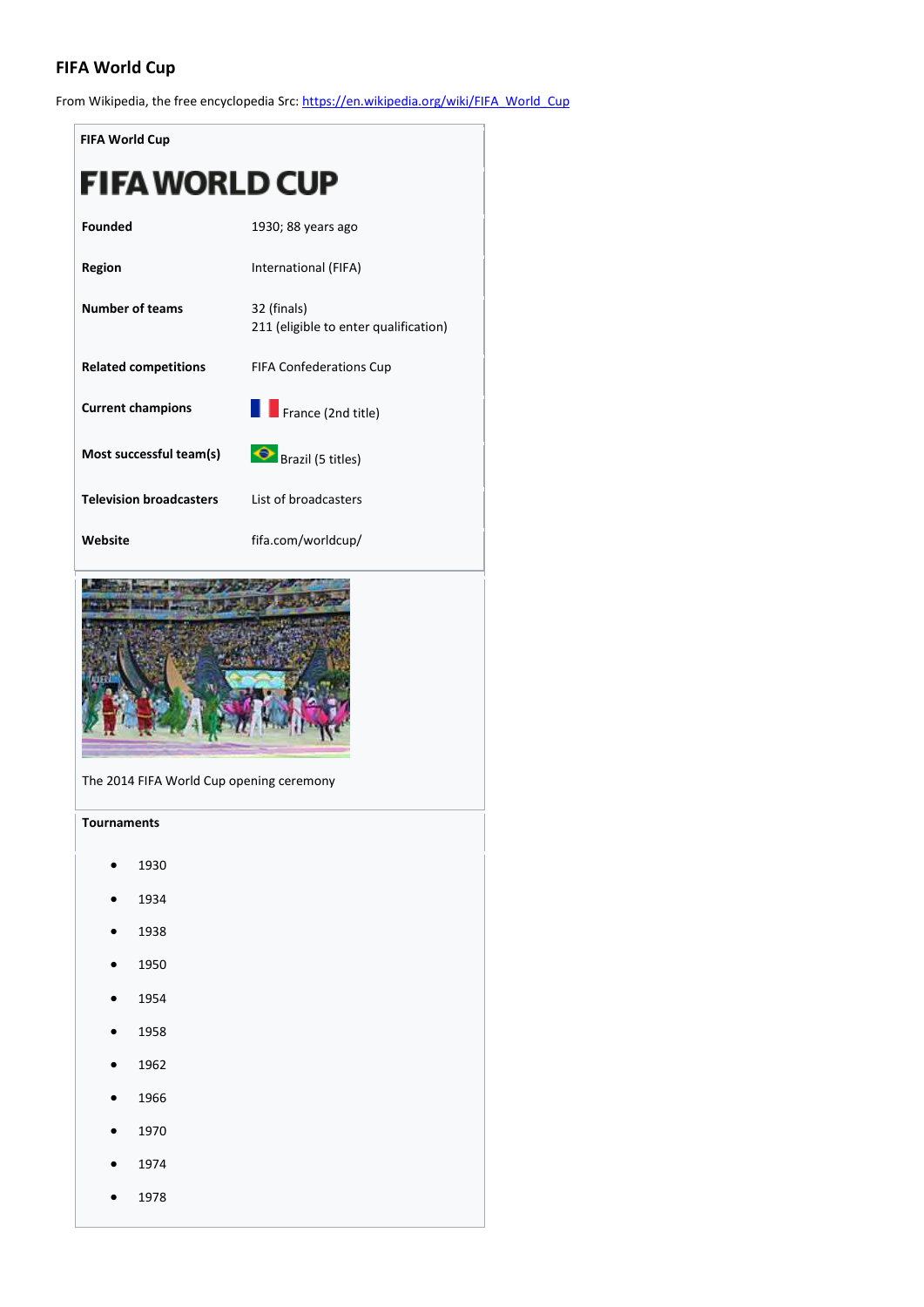|           | 1982 |
|-----------|------|
| $\bullet$ | 1986 |
| $\bullet$ | 1990 |
| $\bullet$ | 1994 |
| $\bullet$ | 1998 |
| $\bullet$ | 2002 |
| $\bullet$ | 2006 |
| $\bullet$ | 2010 |
| $\bullet$ | 2014 |
| $\bullet$ | 2018 |
| $\bullet$ | 2022 |
| $\bullet$ | 2026 |
|           | 2030 |
|           |      |

The **FIFA World Cup**, often simply called the **World Cup**, is an international association football competition contested by the senior men's national teams of the members of the *Fédération Internationale de Football Association* (FIFA), the sport's global governing body. The championship has been awarded every four years since the inaugural tournament in 1930, except in 1942 and 1946 when it was not held because of the Second World War. The current champion is France, which won its second title at the 2018 tournament in Russia.

The current format of the competition involves a qualification phase, which currently takes place over the preceding three years, to determine which teams qualify for the tournament phase, which is often called the *World Cup Finals*. After this, 32 teams, including the automatically qualifying host nation(s), compete in the tournament phase for the title at venues within the host nation(s) over a period of about a month.

The 21 World Cup tournaments have been won by eight national teams. Brazil have won five times, and they are the only team to have played in every tournament. The other World Cup winners are Germany and Italy, with four titles each; Argentina, France and inaugural winner Uruguay, with two titles each; and England and Spain with one title each.

The World Cup is the most prestigious association football tournament in the world, as well as the most widely viewed and followed sporting event in the world, exceeding even the Olympic Games; the cumulative viewership of all matches of the 2006 World Cup was estimated to be 26.29 billion with an estimated 715.1 million people watching the final match, a ninth of the entire population of the planet.<sup>[1][2][3][4]</sup>

17 countries have hosted the World Cup. Brazil, France, Italy, Germany and Mexico have each hosted twice, while Uruguay, Switzerland, Sweden, Chile, England, Argentina, Spain, the United States, Japan and South Korea (jointly), South Africa and Russia have each hosted once. Qatar are planned as hosts of the 2022 finals, and 2026 will be jointly hosted by Canada, the United States and Mexico, which will give Mexico the distinction of being the first country to have hosted games in three finals.

П

### **Contents**

• 1History

• *2034*

- o 1.1Previous international competitions
- o 1.2World Cups before World War II
- o 1.3World Cups after World War II
- o 1.4Expansion to 32 teams
- o 1.5Expansion to 48 teams
- o 1.62015 FIFA corruption case
- o 1.7Other FIFA tournaments
- 2Trophy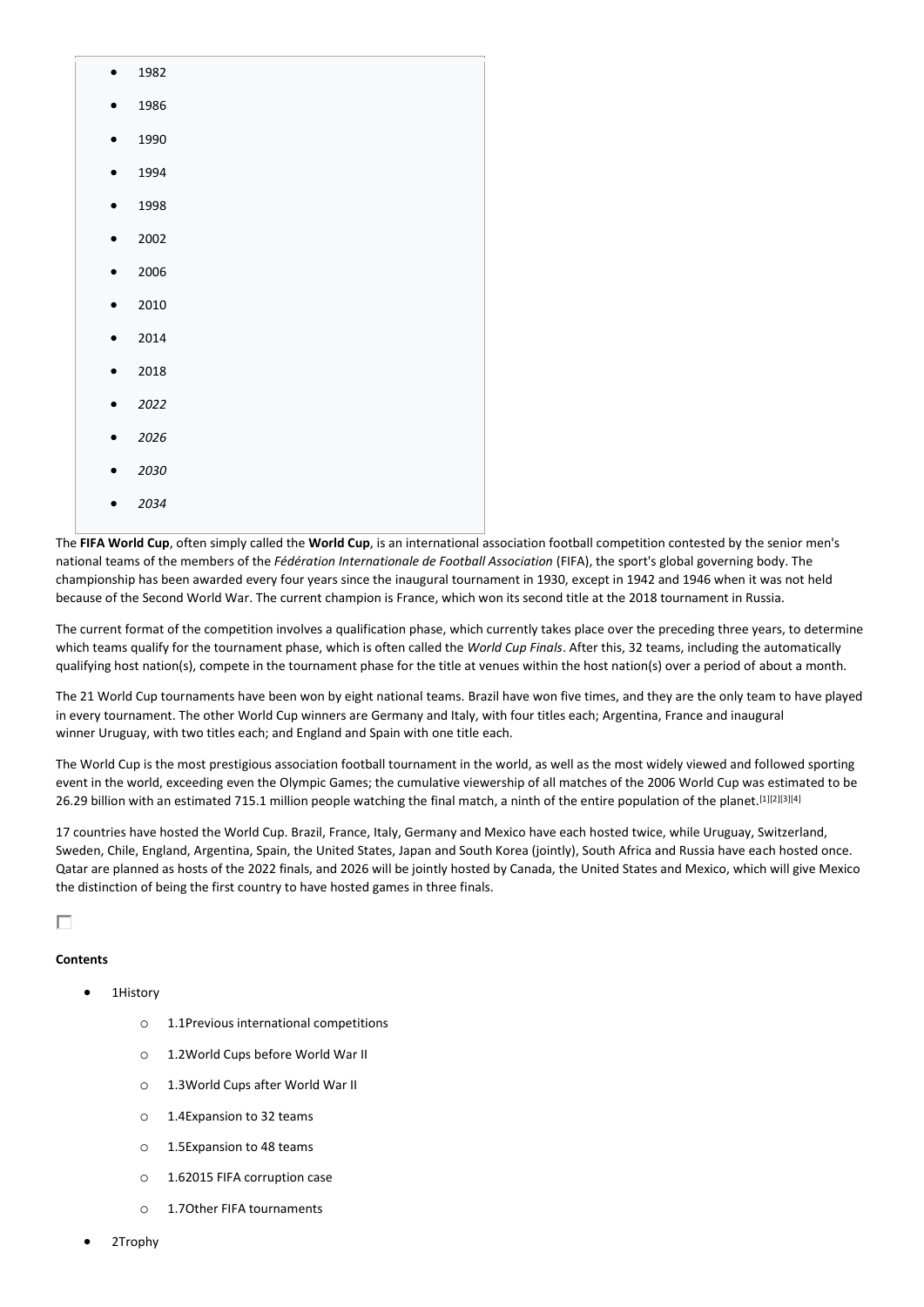- 3Format
	- o 3.1Qualification
	- o 3.2Final tournament
- 4Hosts
	- o 4.1Selection process
	- o 4.2Performances
- 5Attendance
- 6Broadcasting and promotion
- 7Results
	- o 7.1Teams reaching the top four
	- o 7.2Best performances by continental zones
- 8Awards
- 9Records and statistics
	- o 9.1Top goalscorers
	- o 9.2All-time table for champions
- 10See also
- 11Notes and references
- 12Bibliography
- 13External links

#### History

*Main article: History of the FIFA World Cup*

#### **Previous international competitions**

The world's first international football match was a challenge match played in Glasgow in 1872 between Scotland and England,<sup>[5]</sup> which ended in a 0–0 draw. The first international tournament, the inaugural British Home Championship, took place in 1884.<sup>[6]</sup> As football grew in popularity in other parts of the world at the start of the 20th century, it was held as a demonstration sport with no medals awarded at the 1900 and 1904 Summer Olympics (however, the IOC has retroactively upgraded their status to official events), and at the 1906 Intercalated Games. [7]

After FIFA was founded in 1904, it tried to arrange an international football tournament between nations outside the Olympic framework in Switzerland in 1906. These were very early days for international football, and the official history of FIFA describes the competition as having been a failure.<sup>[8]</sup>

At the 1908 Summer Olympics in London, football became an official competition. Planned by The Football Association (FA), England's football governing body, the event was for amateur players only and was regarded suspiciously as a show rather than a competition. Great Britain (represented by the England national amateur football team) won the gold medals. They repeated the feat at the 1912 Summer Olympics in Stockholm.

With the Olympic event continuing to be contested only between amateur teams, Sir Thomas Lipton organised the Sir Thomas Lipton Trophy tournament in Turin in 1909. The Lipton tournament was a championship between individual clubs (not national teams) from different nations, each one of which represented an entire nation. The competition is sometimes described as *The First World Cup*, [9] and featured the most prestigious professional club sides from Italy, Germany and Switzerland, but the FA of England refused to be associated with the competition and declined the offer to send a professional team. Lipton invited West Auckland, an amateur side from County Durham, to represent England instead. West Auckland won the tournament and returned in 1911 to successfully defend their title.

In 1914, FIFA agreed to recognise the Olympic tournament as a "world football championship for amateurs", and took responsibility for managing the event.[10] This paved the way for the world's first intercontinental football competition, at the 1920 Summer Olympics, contested by Egypt and 13 European teams, and won by Belgium.<sup>[11]</sup> Uruguay won the next two Olympic football tournaments in 1924 and 1928. Those were also the first two open world championships, as 1924 was the start of FIFA's professional era.

#### **World Cups before World War II**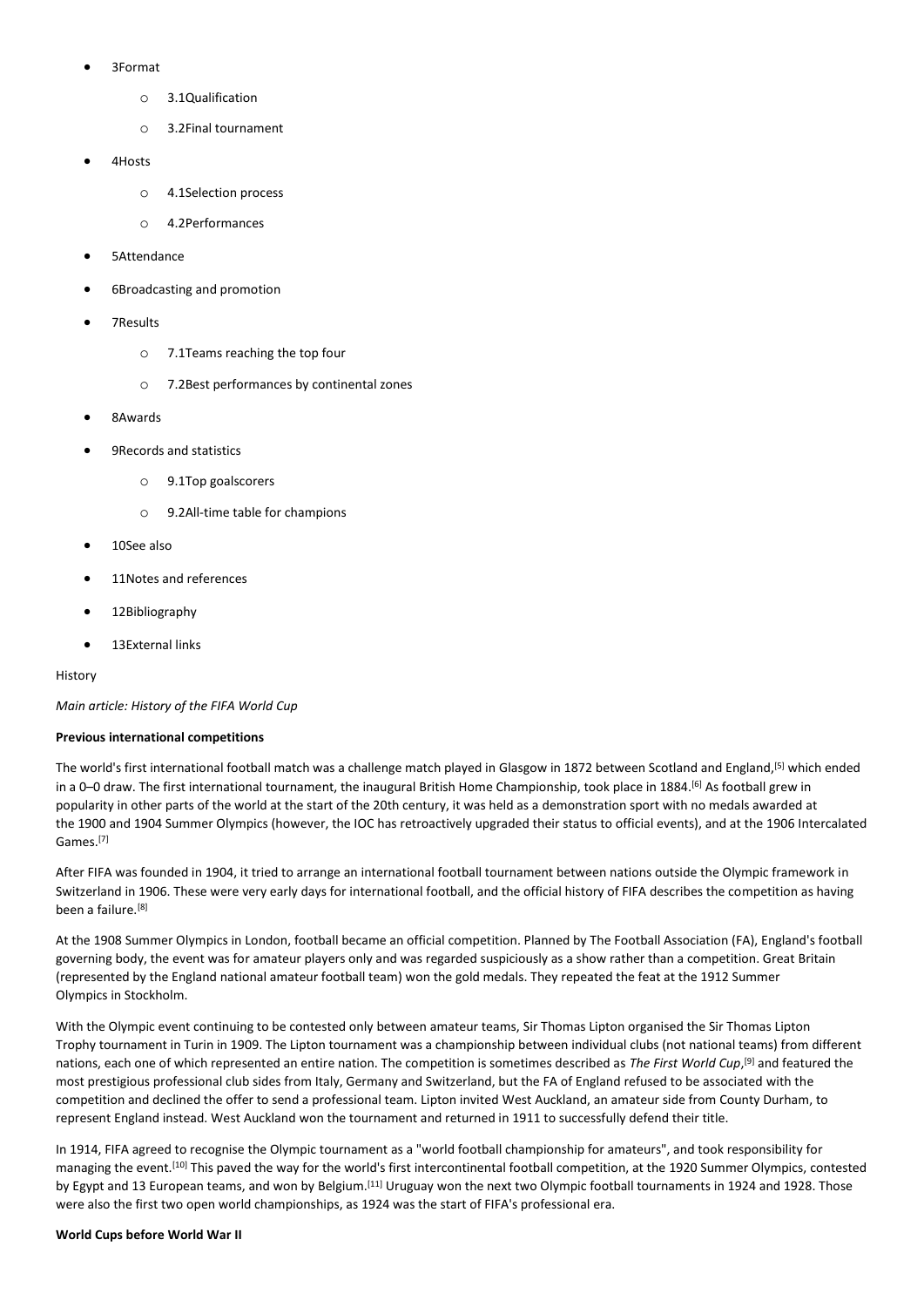

FIFA president Jules Rimet convinced the confederations to promote an international football tournament.

Due to the success of the Olympic football tournaments, FIFA, with President Jules Rimet as the driving force, again started looking at staging its own international tournament outside of the Olympics. On 28 May 1928, the FIFA Congress in Amsterdam decided to stage a world championship itself.[12] With Uruguay now two-time official football world champions and to celebrate their centenary of independence in 1930, FIFA named Uruguay as the host country of the inaugural World Cup tournament.

The national associations of selected nations were invited to send a team, but the choice of Uruguay as a venue for the competition meant a long and costly trip across the Atlantic Ocean for European sides. Indeed, no European country pledged to send a team until two months before the start of the competition. Rimet eventually persuaded teams from Belgium, France, Romania, and Yugoslavia to make the trip. In total, 13 nations took part: seven from South America, four from Europe and two from North America.



Estadio Centenario, the location of the first World Cup final in 1930 in Montevideo, Uruguay

The first two World Cup matches took place simultaneously on 13 July 1930, and were won by France and the USA, who defeated Mexico 4–1 and Belgium 3–0 respectively. The first goal in World Cup history was scored by Lucien Laurent of France.<sup>[13]</sup> In the final, Uruguay defeated Argentina 4–2 in front of 93,000 people in Montevideo, and became the first nation to win the World Cup.<sup>[14]</sup>After the creation of the World Cup, FIFA and the IOC disagreed over the status of amateur players, and so football was dropped from the 1932 Summer Olympics. [15] Olympic football returned at the 1936 Summer Olympics, but was now overshadowed by the more prestigious World Cup.

The issues facing the early World Cup tournaments were the difficulties of intercontinental travel, and war. Few South American teams were willing to travel to Europe for the 1934 World Cup and all North and South American nations except Brazil and Cuba boycotted the 1938 tournament. Brazil was the only South American team to compete in both. The 1942 and 1946 competitions, which Germany and Brazil sought to host,<sup>[16]</sup> were cancelled due to World War II and its aftermath.

### **World Cups after World War II**



The opening game of the Maracanã Stadium in Rio de Janeiro, shortly before the 1950 FIFA World Cup. From the National Archives of Brazil

The 1950 World Cup, held in Brazil, was the first to include British participants. British teams withdrew from FIFA in 1920, partly out of unwillingness to play against the countries they had been at war with, and partly as a protest against foreign influence on football, [17] but rejoined in 1946 following FIFA's invitation.[18] The tournament also saw the return of 1930 champions Uruguay, who had boycotted the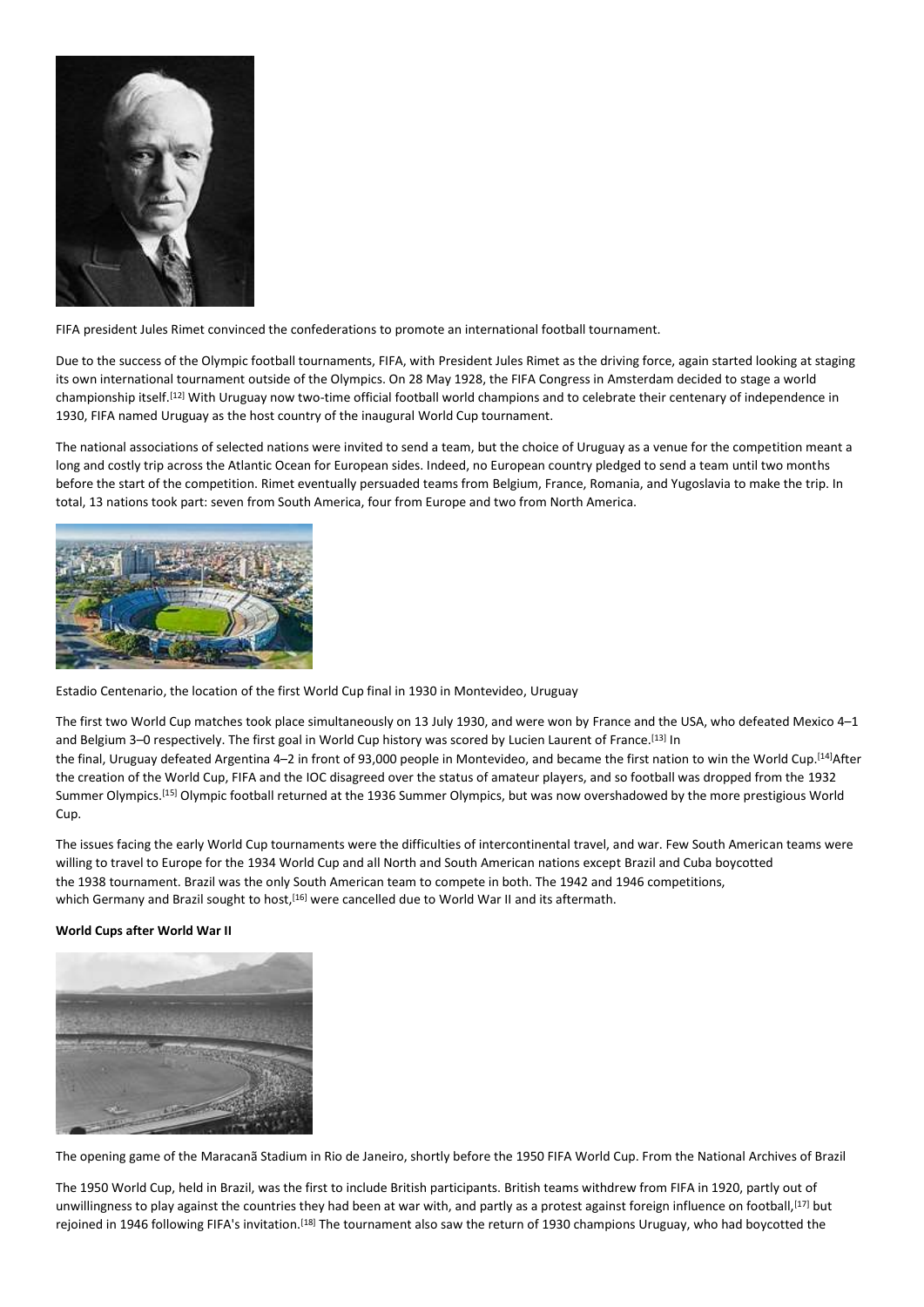previous two World Cups. Uruguay won the tournament again after defeating the host nation Brazil, in the match called "Maracanazo" (Portuguese: *Maracanaço*).

In the tournaments between 1934 and 1978, 16 teams competed in each tournament, except in 1938,

when Austria was absorbed into Germany after qualifying, leaving the tournament with 15 teams, and in 1950, when India, Scotland, and Turkey withdrew, leaving the tournament with 13 teams.<sup>[19]</sup> Most of the participating nations were from Europe and South America, with a small minority from North America, Africa, Asia, and Oceania. These teams were usually defeated easily by the European and South American teams. Until 1982, the only teams from outside Europe and South America to advance out of the first round were: USA, semi-finalists in 1930; Cuba, quarter-finalists in 1938; North Korea, quarter-finalists in 1966; and Mexico, quarter-finalists in 1970.

#### **Expansion to 32 teams**



Interior view of the Soccer City in Johannesburg, South Africa, during a match at the 2010 FIFA World Cup

The tournament was expanded to 24 teams in 1982,<sup>[20]</sup> and then to 32 in 1998,<sup>[21]</sup> also allowing more teams from Africa, Asia and North America to take part. Since then, teams from these regions have enjoyed more success, with several having reached the quarterfinals: Mexico, quarter-finalists in 1986; Cameroon, quarter-finalists in 1990; South Korea, finishing in fourth place in 2002; Senegal, along with USA, both quarter-finalists in 2002; Ghana, quarter-finalists in 2010; and Costa Rica, quarter-finalists in 2014. Nevertheless, European and South American teams continue to dominate, e.g., the quarter-finalists in 1994, 1998, 2006 and 2018 were all from Europe or South America and so were the finalists of all tournaments so far.

Two hundred teams entered the 2002 FIFA World Cup qualification rounds; 198 nations attempted to qualify for the 2006 FIFA World Cup, while a record 204 countries entered qualification for the 2010 FIFA World Cup.<sup>[22]</sup>

#### **Expansion to 48 teams**

In October 2013, Sepp Blatter spoke of guaranteeing the Caribbean Football Union's region a position in the World Cup.<sup>[23]</sup> In the edition of 25 October 2013 of the *FIFA Weekly* Blatter wrote that: "From a purely sporting perspective, I would like to see globalisation finally taken seriously, and the African and Asian national associations accorded the status they deserve at the FIFA World Cup. It cannot be that the European and South American confederations lay claim to the majority of the berths at the World Cup."[24] Those two remarks suggested to commentators that Blatter could be putting himself forward for re-election to the FIFA Presidency.[25]

Following the magazine's publication, Blatter's would-be opponent for the FIFA Presidency, UEFA President Michel Platini, responded that he intended to extend the World Cup to 40 national associations, increasing the number of participants by eight. Platini said that he would allocate an additional berth to UEFA, two to the Asian Football Confederation and the Confederation of African Football, two shared between CONCACAF and CONMEBOL, and a guaranteed place for the Oceania Football Confederation.<sup>[26]</sup> Platini was clear about why he wanted to expand the World Cup. He said: "[The World Cup is] not based on the quality of the teams because you don't have the best 32 at the World Cup ... but it's a good compromise. ... It's a political matter so why not have more Africans? The competition is to bring all the people of all the world. If you don't give the possibility to participate, they don't improve."[26]

In October 2016, FIFA president Gianni Infantino stated his support for a 48-team World Cup in 2026.[27] On 10 January 2017, FIFA confirmed the 2026 World Cup will have 48 finalist teams.<sup>[28]</sup>

### **2015 FIFA corruption case**

#### *Main article: 2015 FIFA corruption case*

By May 2015, the games were under a particularly dark cloud because of the 2015 FIFA corruption case, allegations and criminal charges of bribery, fraud and money laundering to corrupt the issuing of media and marketing rights (rigged bids) for FIFA games,<sup>[29]</sup> with FIFA officials accused of taking bribes totaling more than \$150 million over 24 years. In late May, the U.S. Justice Department announced a 47-count indictment with charges of racketeering, wire fraud and money laundering conspiracy against 14 people. Arrests of over a dozen FIFA officials were made since that time, particularly on 29 May and 3 December.<sup>[30]</sup> By the end of May 2015, a total of nine FIFA officials and five executives of sports and broadcasting markets had already been charged on corruption. At the time, FIFA president Sepp Blatter announced he would relinquish his position in February 2016.[31]

On 4 June 2015 Chuck Blazer while co-operating with the FBI and the Swiss authorities admitted that he and the other members of FIFA's thenexecutive committee were bribed in order to promote the 1998 and 2010 World Cups.[32] On 10 June 2015 Swiss authorities seized computer data from the offices of Sepp Blatter.<sup>[33]</sup> The same day, FIFA postponed the bidding process for the 2026 FIFA World Cup in light of the allegations surrounding bribery in the awarding of the 2018 and 2022 tournaments. Then-secretary general Jérôme Valcke stated, "Due to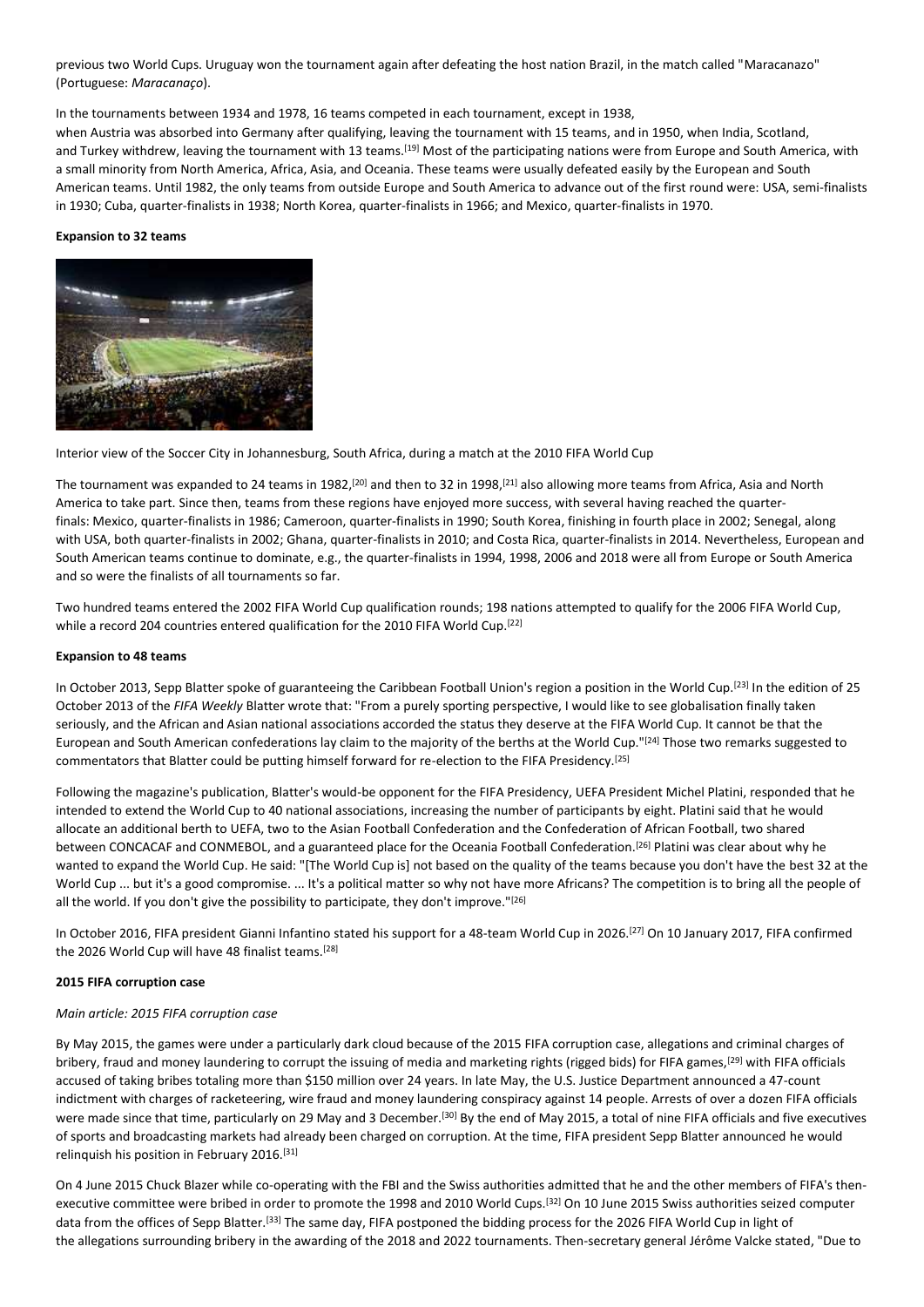the situation, I think it's nonsense to start any bidding process for the time being."[34] On 28 October 2015, Blatter and FIFA VP Michel Platini, a potential candidate for presidency, were suspended for 90 days; both maintained their innocence in statements made to the news media.[35]

On 3 December 2015 two FIFA vice-presidents were arrested on suspicion of bribery in the same Zurich hotel where seven FIFA officials had been arrested in May.<sup>[36]</sup> An additional 16 indictments by the U.S. Department of Justice were announced on the same day.<sup>[37]</sup>

#### **Other FIFA tournaments**



The BC Place in Vancouver hosting a 2015 Women's World Cup match

An equivalent tournament for women's football, the FIFA Women's World Cup, was first held in 1991 in China.<sup>[38]</sup> The women's tournament is smaller in scale and profile than the men's, but is growing; the number of entrants for the 2007 tournament was 120, more than double that of 1991.[39]

Men's football has been included in every Summer Olympic Games except 1896 and 1932. Unlike many other sports, the men's football tournament at the Olympics is not a top-level tournament, and since 1992, an under-23 tournament with each team allowed three over-age players.[40] Women's football made its Olympic debut in 1996.

The FIFA Confederations Cup is a tournament held one year before the World Cup at the World Cup host nation(s) as a dress rehearsal for the upcoming World Cup. It is contested by the winners of each of the six FIFA confederation championships, along with the FIFA World Cup champion and the host country.[41]

FIFA also organises international tournaments for youth football (FIFA U-20 World Cup, FIFA U-17 World Cup, FIFA U-20 Women's World Cup, FIFA U-17 Women's World Cup), club football (FIFA Club World Cup), and football variants such as futsal (FIFA Futsal World Cup) and beach soccer (FIFA Beach Soccer World Cup). The latter three do not have a women's version, although a FIFA Women's Club World Cup has been proposed.[42]

The FIFA U-20 Women's World Cup is held the year before each Women's World Cup and both tournaments are awarded in a single bidding process. The U-20 tournament serves as a dress rehearsal for the larger competition.<sup>[43]</sup>

Trophy

*Main article: FIFA World Cup Trophy*



Queen Elizabeth IIpresenting the Jules Rimet trophy to 1966 World Cup winning England captain Bobby Moore

From 1930 to 1970, the *Jules Rimet Trophy* was awarded to the World Cup winning team. It was originally simply known as the *World Cup* or *Coupe du Monde*, but in 1946 it was renamed after the FIFA president Jules Rimet who set up the first tournament. In 1970, Brazil's third victory in the tournament entitled them to keep the trophy permanently. However, the trophy was stolen in 1983 and has never been recovered, apparently melted down by the thieves.<sup>[44]</sup>

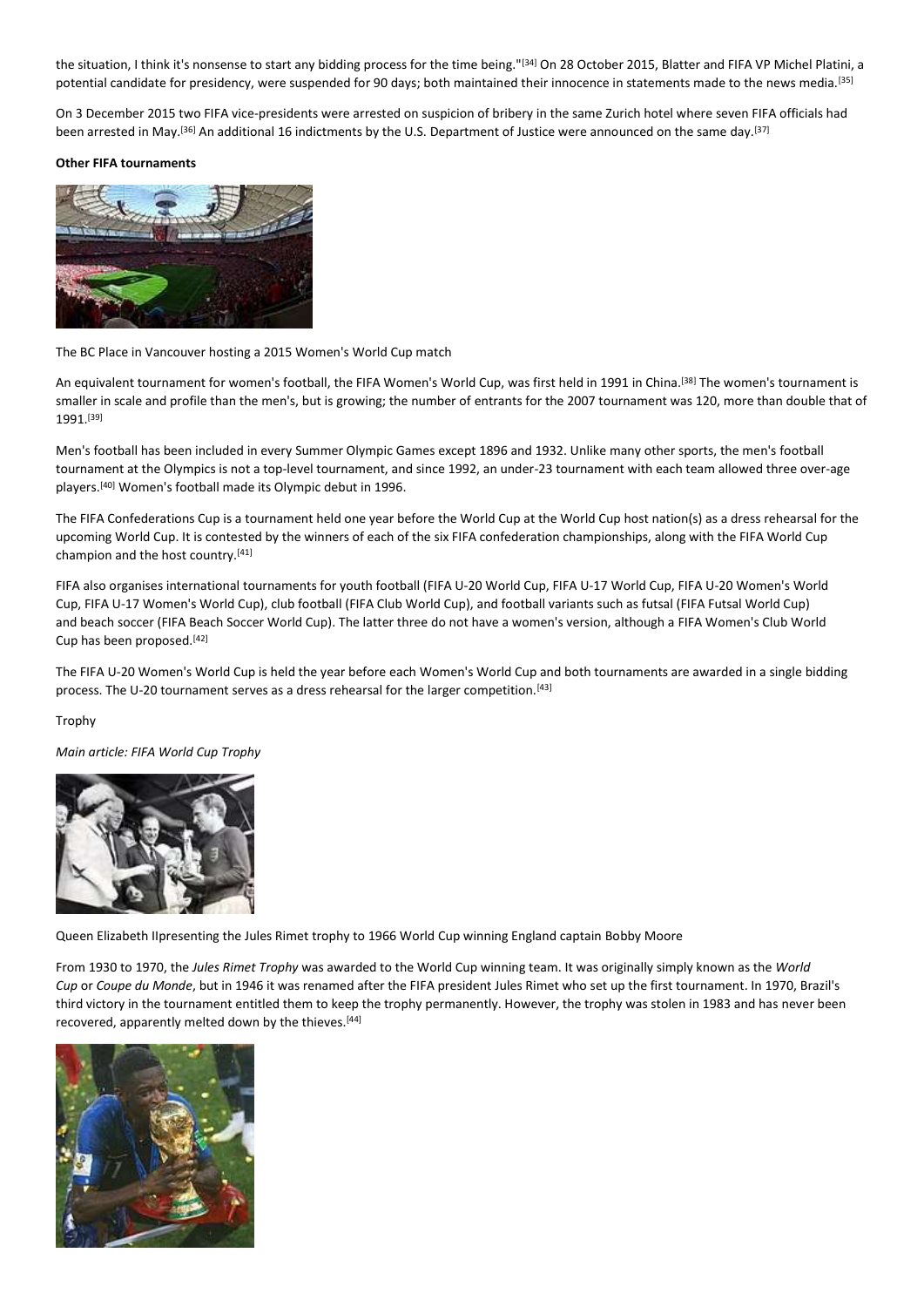The current trophy (held by France forward Ousmane Dembélé in 2018) has been presented since 1974

After 1970, a new trophy, known as the FIFA World Cup Trophy, was designed. The experts of FIFA, coming from seven countries, evaluated the 53 presented models, finally opting for the work of the Italian designer Silvio Gazzaniga. The new trophy is 36 cm (14.2 in) high, made of solid 18 carat (75%) gold and weighs 6.175 kg (13.6 lb).<sup>[45]</sup> The base contains two layers of semi-precious malachite while the bottom side of the trophy bears the engraved year and name of each FIFA World Cup winner since 1974.<sup>[45]</sup> The description of the trophy by Gazzaniga was: "The lines spring out from the base, rising in spirals, stretching out to receive the world. From the remarkable dynamic tensions of the compact body of the sculpture rise the figures of two athletes at the stirring moment of victory."[46]

This new trophy is not awarded to the winning nation permanently. World Cup winners retain the trophy only until the post-match celebration is finished. They are awarded a gold-plated replica rather than the solid gold original immediately afterwards.<sup>[47]</sup>

Currently, all members (players, coaches, and managers) of the top three teams receive medals with an insignia of the World Cup Trophy; winners' (gold), runners-up' (silver), and third-place (bronze). In the 2002 edition, fourth-place medals were awarded to hosts South Korea. Before the 1978 tournament, medals were only awarded to the eleven players on the pitch at the end of the final and the third-place match. In November 2007, FIFA announced that all members of World Cup-winning squads between 1930 and 1974 were to be retroactively awarded winners' medals.<sup>[48][49][50]</sup>

#### Format

### **Qualification**

#### *Main article: FIFA World Cup qualification*

Since the second World Cup in 1934, qualifying tournaments have been held to thin the field for the final tournament.<sup>[51]</sup> They are held within the six FIFA continental zones (Africa, Asia, North and Central America and Caribbean, South America, Oceania, and Europe), overseen by their respective confederations. For each tournament, FIFA decides the number of places awarded to each of the continental zones beforehand, generally based on the relative strength of the confederations' teams.

The qualification process can start as early as almost three years before the final tournament and last over a two-year period. The formats of the qualification tournaments differ between confederations. Usually, one or two places are awarded to winners of intercontinental play-offs. For example, the winner of the Oceanian zone and the fifth-placed team from the Asian zone entered a play-off for a spot in the 2010 World Cup.<sup>[52]</sup> From the 1938 World Cup onwards, host nations receive automatic qualification to the final tournament. This right was also granted to the defending champions between 1938 and 2002, but was withdrawn from the 2006 FIFA World Cup onward, requiring the champions to qualify. Brazil, winners in 2002, were the first defending champions to play qualifying matches.<sup>[53]</sup>

#### **Final tournament**

*For the various formats used in previous tournaments, see History of the FIFA World Cup § Format of each final tournament.*

The current final tournament has been used since 1998 and features 32 national teams competing over the course of a month in the host nation(s). There are two stages: the group stage followed by the knockout stage.<sup>[54]</sup>

In the group stage, teams compete within eight groups of four teams each. Eight teams are seeded, including the hosts, with the other seeded teams selected using a formula based on the FIFA World Rankings and/or performances in recent World Cups, and drawn to separate groups.[55] The other teams are assigned to different "pots", usually based on geographical criteria, and teams in each pot are drawn at random to the eight groups. Since 1998, constraints have been applied to the draw to ensure that no group contains more than two European teams or more than one team from any other confederation.<sup>[56]</sup>

Each group plays a round-robin tournament, in which each team is scheduled for three matches against other teams in the same group. This means that a total of six matches are played within a group. The last round of matches of each group is scheduled at the same time to preserve fairness among all four teams.<sup>[57]</sup> The top two teams from each group advance to the knockout stage. Points are used to rank the teams within a group. Since 1994, three points have been awarded for a win, one for a draw and none for a loss (before, winners received two points).

If one considers all possible outcomes (win, draw, loss) for all six matches in a group, there are 729 (= 3<sup>6</sup>) outcome combinations possible. However, 207 of these combinations lead to ties between the second and third places. In such case, the ranking among these teams is determined as follows:[58]

- 1. Greatest combined goal difference in all group matches
- 2. Greatest combined number of goals scored in all group matches
- 3. If more than one team remain level after applying the above criteria, their ranking will be determined as follows:
	- 1. Greatest number of points in head-to-head matches among those teams
	- 2. Greatest goal difference in head-to-head matches among those teams
	- 3. Greatest number of goals scored in head-to-head matches among those teams
	- 4. Fair play points, defined by the number of yellow and red cards received in the group stage: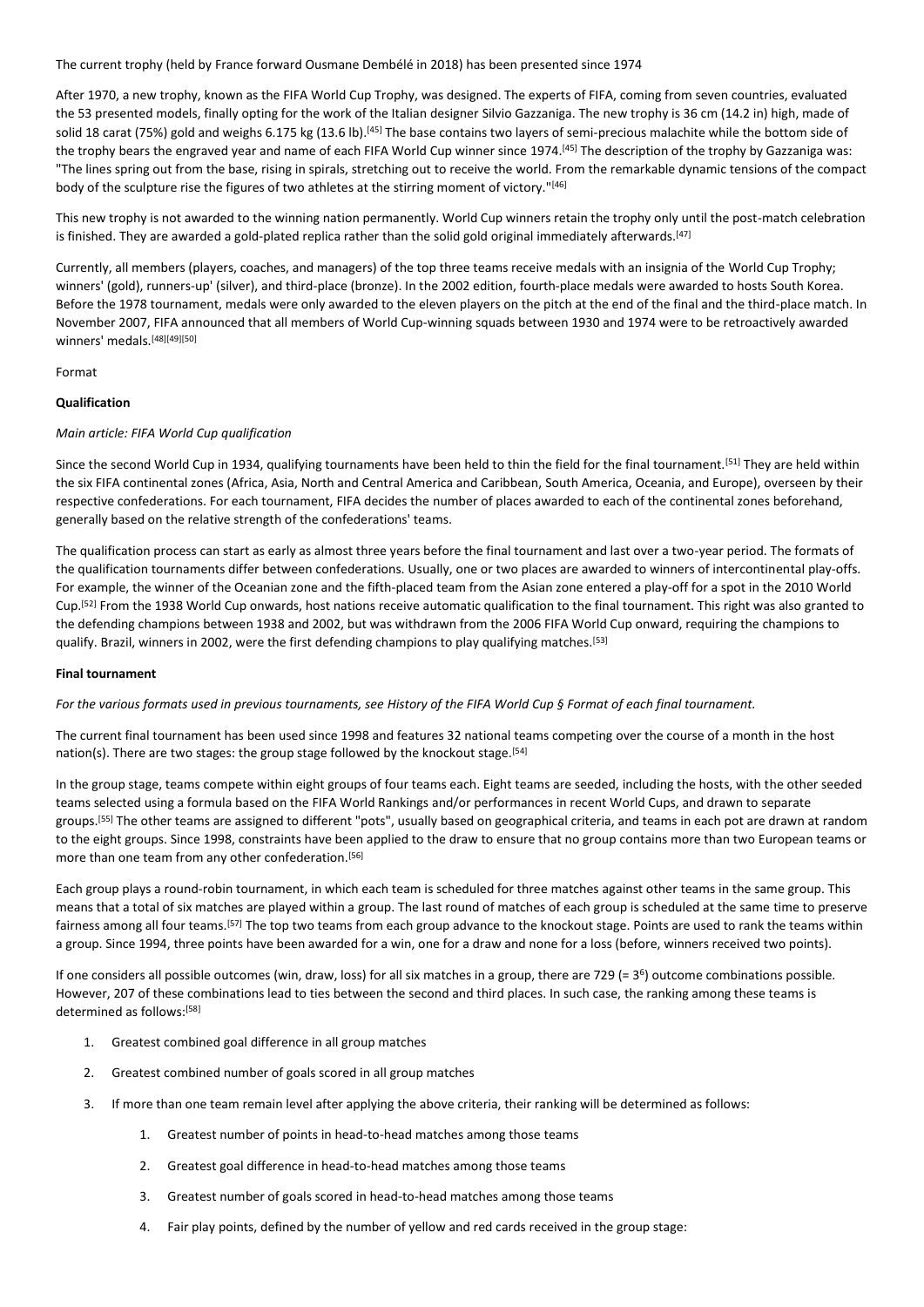- 1. Yellow card: minus 1 point
- 2. Indirect red card (as a result of a second yellow card): minus 3 points
- 3. Direct red card: minus 4 points
- 4. Yellow card and direct red card: minus 5 points
- 4. If any of the teams above remain level after applying the above criteria, their ranking will be determined by the drawing of lots

The knockout stage is a single-elimination tournament in which teams play each other in one-off matches, with extra time and penalty shootouts used to decide the winner if necessary. It begins with the round of 16 (or the second round) in which the winner of each group plays against the runner-up of another group. This is followed by the quarter-finals, the semi-finals, the third-place match (contested by the losing semi-finalists), and the final.<sup>[54]</sup>

On 10 January 2017, FIFA approved a new format, the 48-team World Cup (to accommodate more teams), which consists of 16 groups of three teams each, with two teams qualifying from each group, to form a round of 32 knockout stage, to be implemented by 2026.<sup>[59]</sup>

### **Hosts**

*Main article: FIFA World Cup hosts*



Map of FIFA World Cup final hosts, 1930–2022. Green: once; dark green: twice; light green: planned

### **Selection process**

Early World Cups were given to countries at meetings of FIFA's congress. The locations were controversial because South America and Europe were by far the two centres of strength in football and travel between them required three weeks by boat. The decision to hold the first World Cup in Uruguay, for example, led to only four European nations competing.[60] The next two World Cups were both held in Europe. The decision to hold the second of these in France was disputed, as the South American countries understood that the location would alternate between the two continents. Both Argentina and Uruguay thus boycotted the 1938 FIFA World Cup.<sup>[61]</sup>

Since the 1958 FIFA World Cup, to avoid future boycotts or controversy, FIFA began a pattern of alternating the hosts between the Americas and Europe, which continued until the 1998 FIFA World Cup. The 2002 FIFA World Cup, hosted jointly by South Korea and Japan, was the first one held in Asia, and the first tournament with multiple hosts.[62] South Africa became the first African nation to host the World Cup in 2010. The 2014 FIFA World Cup was hosted by Brazil, the first held in South America since Argentina 1978,<sup>[63]</sup> and was the first occasion where consecutive World Cups were held outside Europe.



Russian delegates celebrate being chosen as the host of the 2018 FIFA World Cup

The host country is now chosen in a vote by FIFA's Council. This is done under an exhaustive ballot system. The national football association of a country desiring to host the event receives a "Hosting Agreement" from FIFA, which explains the steps and requirements that are expected from a strong bid. The bidding association also receives a form, the submission of which represents the official confirmation of the candidacy. After this, a FIFA designated group of inspectors visit the country to identify that the country meets the requirements needed to host the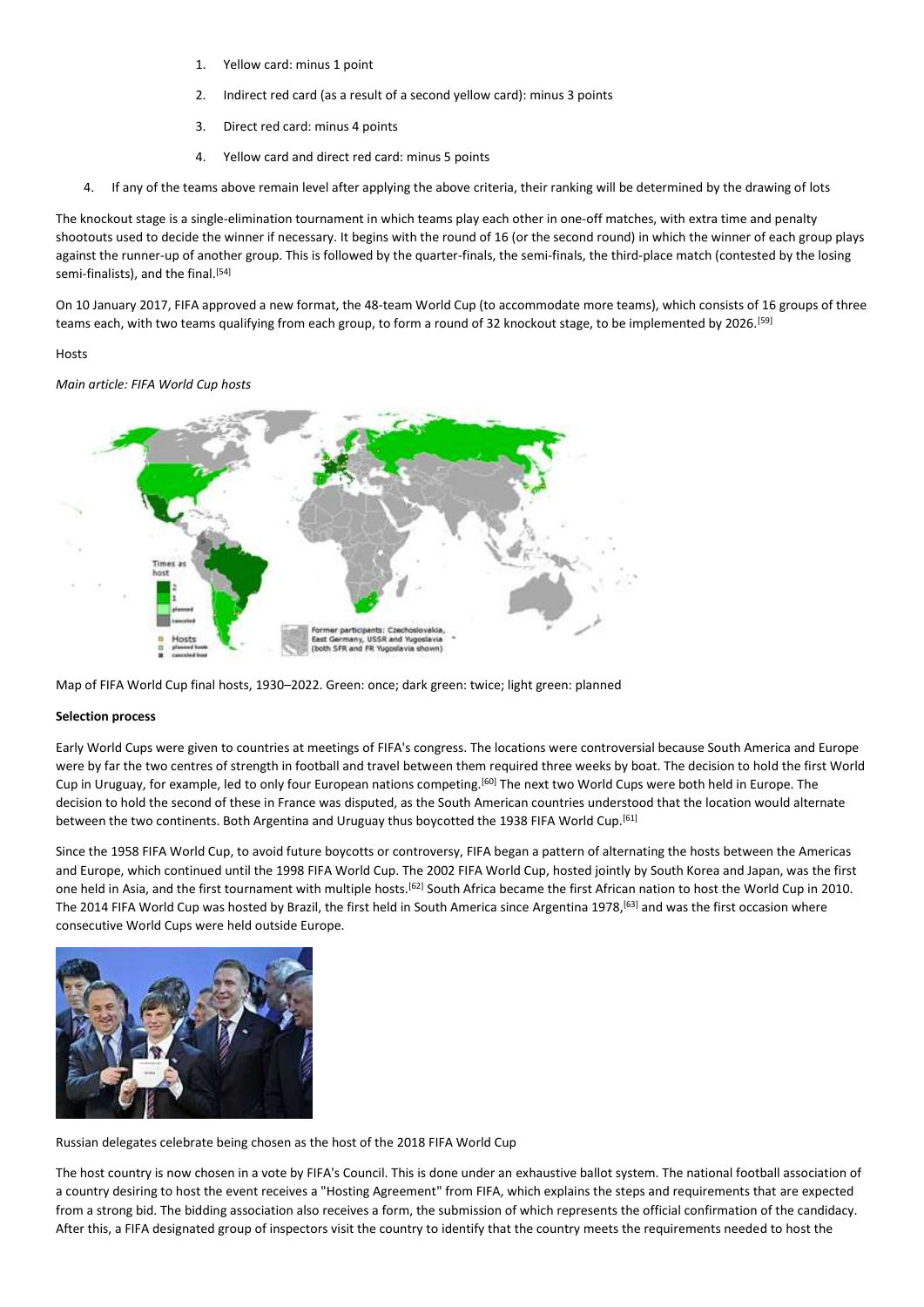event and a report on the country is produced. The decision on who will host the World Cup is usually made six or seven years in advance of the tournament. However, there have been occasions where the hosts of multiple future tournaments were announced at the same time, as was the case for the 2018 and 2022 World Cups, which were awarded to Russia and Qatar, with Qatar becoming the first Middle Eastern country to host the tournament.<sup>[64][65]</sup>

For the 2010 and 2014 World Cups, the final tournament is rotated between confederations, allowing only countries from the chosen confederation (Africa in 2010, South America in 2014) to bid to host the tournament. The rotation policy was introduced after the controversy surrounding Germany's victory over South Africa in the vote to host the 2006 tournament. However, the policy of continental rotation will not continue beyond 2014, so any country, except those belonging to confederations that hosted the two preceding tournaments, can apply as hosts for World Cups starting from 2018.<sup>[66]</sup> This is partly to avoid a similar scenario to the bidding process for the 2014 tournament, where Brazil was the only official bidder.<sup>[67]</sup>

The 2026 FIFA World Cup was chosen to be held in the United States, Canada and Mexico, marking the first time a World Cup has been shared by three host nations.<sup>[68]</sup> The 2026 tournament will be the biggest World Cup ever held, with 48 teams playing 80 matches. Sixty matches will take place in the US, including all matches from the quarter-finals onward, while Canada and Mexico will host 10 games each.[68]

### **Performances**

### *See also: Results of host nations in the FIFA World Cup*

Six of the eight champions have won one of their titles while playing in their own homeland, the exceptions being Brazil, who finished as runners-up after losing the deciding match on home soil in 1950 and lost their semi-final against Germany in 2014, and Spain, which reached the second round on home soil in 1982. England (1966) won its only title while playing as a host nation. Uruguay (1930), Italy (1934), Argentina (1978) and France (1998) won their first titles as host nations but have gone on to win again, while Germany (1974) won their second title on home soil.<sup>[69]</sup>

Other nations have also been successful when hosting the tournament. Switzerland (quarter-finals 1954), Sweden (runners-up in 1958), Chile (third place in 1962), South Korea (fourth place in 2002), and Mexico (quarter-finals in 1970 and 1986) all have their best results when serving as hosts. So far, South Africa (2010) has been the only host nation to fail to advance beyond the first round.<sup>[70]</sup>

### Attendance

### *See also: List of sports attendance figures*

| Yea  |                       | <b>Venues</b>      | <b>Total</b><br>Avg.<br><b>Matche</b> |    |                | Highest attendances +      |                                     |                                             |  |
|------|-----------------------|--------------------|---------------------------------------|----|----------------|----------------------------|-------------------------------------|---------------------------------------------|--|
| r    | <b>Hosts</b>          | I<br><b>Cities</b> | attendanc<br>e                        | s  | attendanc<br>e | <b>Numbe</b><br>r          | Venue                               | Game(s)                                     |  |
| 1930 | $\equiv$ Uruguay      | 3/1                | 590,549                               | 18 | 32,808         | 93,000                     | Estadio Centenario,<br>Montevideo   | Uruguay 6-1<br>Yugoslavia,<br>Semi-final    |  |
| 1934 | <b>F</b> Italy        | 8/8                | 363,000                               | 17 | 21,353         | 55,000                     | Stadio Nazionale<br>PNF, Rome       | Italy 2-1<br>Czechoslovakia<br>, Final      |  |
| 1938 | $\blacksquare$ France | 10/9               | 375,700                               | 18 | 20,872         | 58,455                     | Olympique de<br>Colombes, Paris     | France 1-3<br>Italy, Quarter-<br>final      |  |
| 1950 | $\bigodot$ Brazil     | 6/6                | 1,045,246                             | 22 | 47,511         | 173,850[71<br>$\mathbf{I}$ | Maracanã Stadium,<br>Rio de Janeiro | Brazil 1-2<br>Uruguay,<br>Deciding<br>match |  |
| 1954 | ٠<br>Switzerlan<br>d  | 6/6                | 768,607                               | 26 | 29,562         | 63,000                     | Wankdorf Stadium,<br><b>Bern</b>    | West Germany<br>3-2 Hungary,<br>Final       |  |
| 1958 | $\blacksquare$ Sweden | 12/12              | 819,810                               | 35 | 23,423         | 50,928                     | Ullevi Stadium,<br>Gothenburg       | Brazil 2-0<br>Soviet Union,<br>Group stage  |  |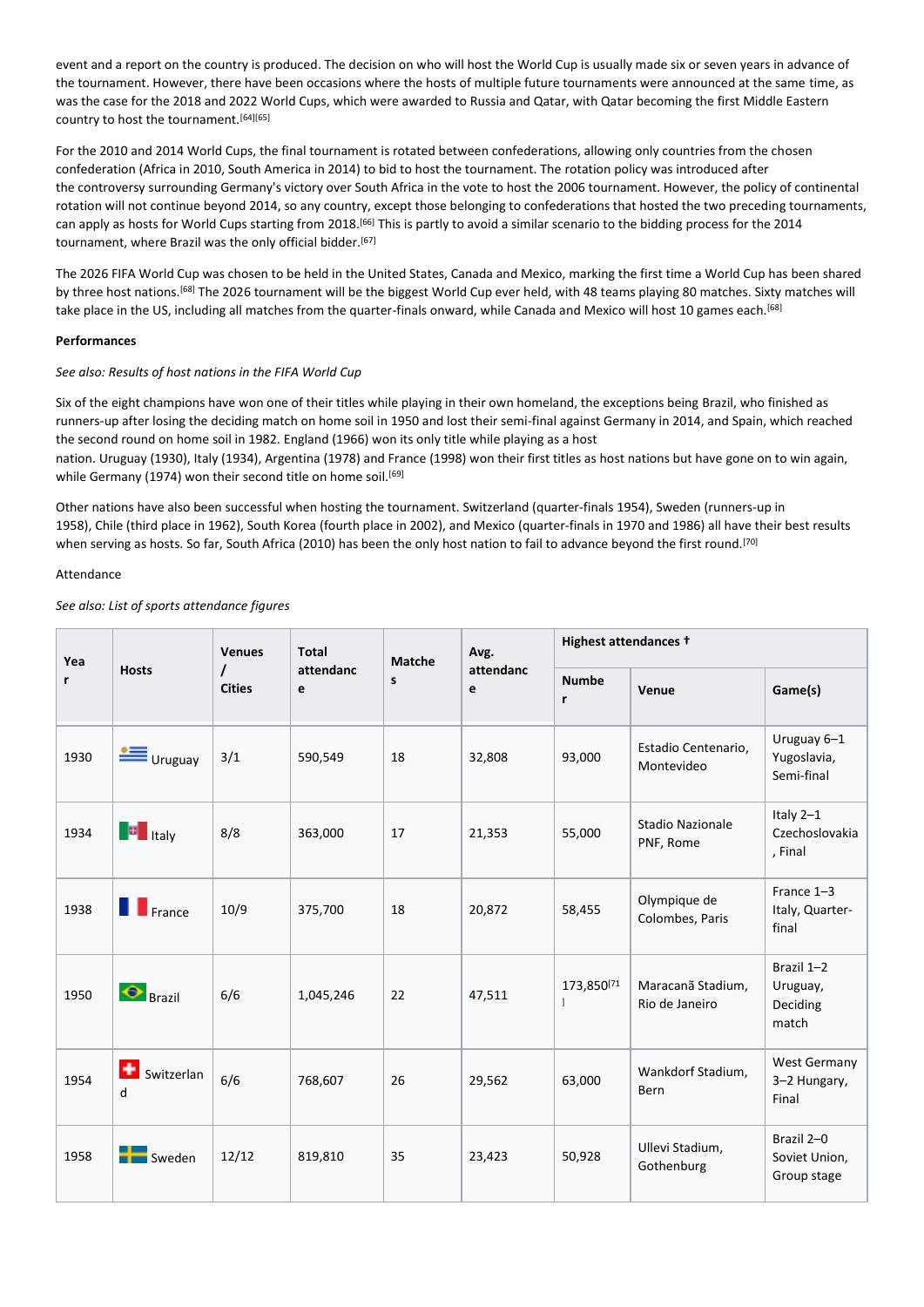| Yea  |                                 | <b>Venues</b>             | <b>Total</b>   | Matche | Avg.           | Highest attendances + |                                              |                                                                                   |  |
|------|---------------------------------|---------------------------|----------------|--------|----------------|-----------------------|----------------------------------------------|-----------------------------------------------------------------------------------|--|
| r    | <b>Hosts</b>                    | $\prime$<br><b>Cities</b> | attendanc<br>e | S      | attendanc<br>e | <b>Numbe</b><br>r     | Venue                                        | Game(s)                                                                           |  |
| 1962 | <b>Exercise</b><br><b>Chile</b> | 4/4                       | 893,172        | 32     | 27,912         | 68,679                | Estadio Nacional,<br>Santiago                | Brazil 4-2<br>Chile, Semi-<br>final                                               |  |
| 1966 | $\blacksquare$ England          | 8/7                       | 1,563,135      | 32     | 48,848         | 98,270                | Wembley Stadium,<br>London                   | England 4-2<br>West<br>Germany, Final                                             |  |
| 1970 | <b>Nexico</b>                   | 5/5                       | 1,603,975      | 32     | 50,124         | 108,192               | Estadio Azteca,<br>Mexico City               | Mexico 1-0<br>Belgium,<br>Group stage                                             |  |
| 1974 | West<br>Germany                 | 9/9                       | 1,865,753      | 38     | 49,099         | 83,168                | Olympiastadion,<br>West Berlin               | <b>West Germany</b><br>1-0 Chile,<br>Group stage                                  |  |
| 1978 | Argentin<br>a                   | 6/5                       | 1,545,791      | 38     | 40,679         | 71,712                | River Plate Stadium,<br><b>Buenos Aires</b>  | Italy 1-0<br>Argentina,<br>Group stage                                            |  |
| 1982 | $\left  \cdot \right $ Spain    | 17/14                     | 2,109,723      | 52     | 40,572         | 95,500                | Camp Nou,<br>Barcelona                       | Argentina 0-1<br>Belgium,<br>Opening match                                        |  |
| 1986 | <b>Nexico</b>                   | 12/11                     | 2,394,031      | 52     | 46,039         | 114,600               | Estadio Azteca,<br>Mexico City               | Mexico 1-1<br>Paraguay,<br>Group stage<br>Argentina 3-2<br>West<br>Germany, Final |  |
| 1990 | $\blacksquare$ Italy            | 12/12                     | 2,516,215      | 52     | 48,389         | 74,765                | San Siro, Milan                              | West Germany<br>$4 - 1$<br>Yugoslavia,<br>Group stage                             |  |
| 1994 | United<br><b>States</b>         | 9/9                       | 3,587,538      | 52     | 68,991         | 94,194                | Rose Bowl,<br>Pasadena, California           | Brazil 0(3)-(2)0<br>Italy, Final                                                  |  |
| 1998 | <b>T</b> France                 | 10/10                     | 2,785,100      | 64     | 43,517         | 80,000                | Stade de France,<br>Saint-Denis              | Brazil 0-3<br>France, Final                                                       |  |
| 2002 | Japan<br>;●,<br>South<br>Korea  | 10/10<br>10/10            | 2,705,197      | 64     | 42,269         | 69,029                | International<br>Stadium, Yokohama,<br>Japan | Brazil 2-0<br>Germany, Final                                                      |  |
| 2006 | Germany                         | 12/12                     | 3,359,439      | 64     | 52,491         | 72,000                | Olympiastadion, Berl<br>in                   | Germany 1(4)-<br>(2)1 Argentina,<br>Quarter-final                                 |  |
| 2010 | $\sum$ South<br>Africa          | 10/9                      | 3,178,856      | 64     | 49,670         | 84,490                | Soccer City,<br>Johannesburg                 | Spain 1-0<br>Netherlands,<br>Final                                                |  |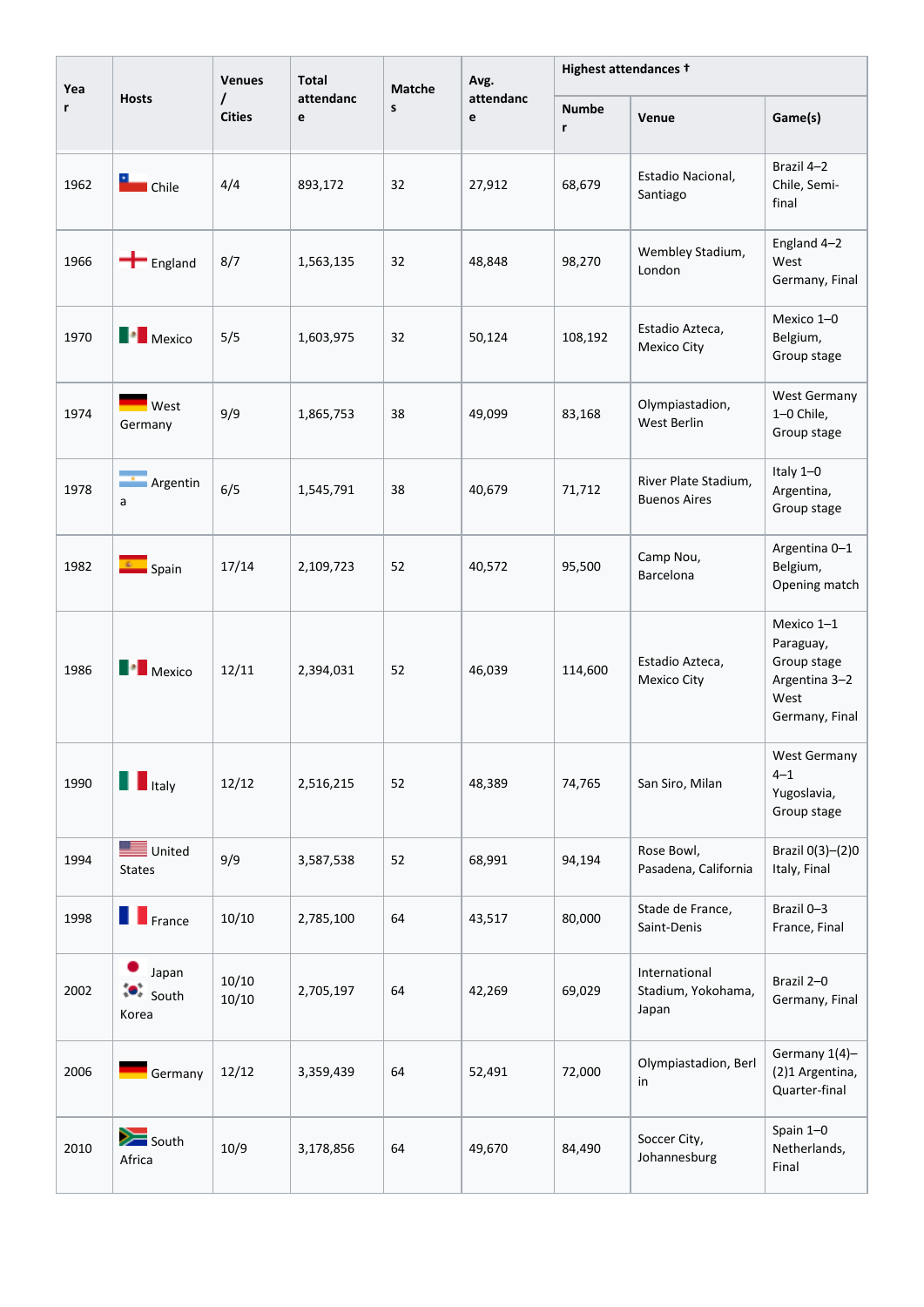| Yea            |                   | <b>Total</b><br><b>Venues</b><br>Avg.<br><b>Matche</b><br>attendanc | Highest attendances + |     |                |                              |                                        |                                                                                 |
|----------------|-------------------|---------------------------------------------------------------------|-----------------------|-----|----------------|------------------------------|----------------------------------------|---------------------------------------------------------------------------------|
| r              | <b>Hosts</b>      | <b>Cities</b>                                                       | e                     | s   | attendanc<br>e | <b>Numbe</b><br>$\mathbf{r}$ | Venue                                  | Game(s)                                                                         |
| 2014           | $\bigodot$ Brazil | 12/12                                                               | 3,429,873             | 64  | 53,592         | 74,738                       | Maracanã Stadium,<br>Rio de Janeiro    | Germany 1-0<br>Argentina,<br>Final                                              |
| 2018           | Russia            | 12/11                                                               | 3,031,768             | 64  | 47,371         | 78,011                       | Luzhniki Stadium,<br>Moscow            | Seven matches<br>at the Luzhniki,<br>including Franc<br>e 4-2 Croatia,<br>Final |
| <b>Overall</b> |                   |                                                                     | 40,532,478            | 900 | 45,036         | 171,772                      | Maracanã Stadium,<br><b>Rio (1950)</b> |                                                                                 |

The best-attended single match, shown in the last three columns, has been the final in half of the 20 World Cups as of 2014. Another match or matches drew more attendance than the final in 1930, 1938, 1958, 1962, 1970–1982, 1990 and 2006.

### Source: FIFA<sup>[72]</sup>

Broadcasting and promotion

*See also: List of FIFA World Cup broadcasters*



A Coca-Cola bottle promoting the 2002 World Cup in South Korea and Japan

The World Cup was first televised in 1954 and is now the most widely viewed and followed sporting event in the world. The cumulative viewership of all matches of the 2006 World Cup is estimated to be 26.29 billion.[1] 715.1 million individuals watched the final match of this tournament (a ninth of the entire population of the planet). The 2006 World Cup draw, which decided the distribution of teams into groups, was watched by 300 million viewers.[73] The World Cup attracts many sponsors such as Coca-Cola, McDonald's and Adidas. For these companies and many more, being a sponsor strongly impacts their global brands. Host countries typically experience a multimillion-dollar revenue increase from the month-long event. The governing body of the sport, FIFA, generated \$4.8 billion in revenue from the 2014 tournament. [74]

Each FIFA World Cup since 1966 has its own mascot or logo. *World Cup Willie*, the mascot for the 1966 competition, was the first World Cup mascot.<sup>[75]</sup> World Cups feature official match balls specially designed for each tournament.<sup>[76]</sup>Each World Cup also has an official song, which have been performed by artists ranging from Shakira to Will Smith.<sup>[77][78]</sup> Other songs, such as "Nessun dorma", performed by The Three Tenors at four World Cup concerts, have also become identified with the tournament.<sup>[79]</sup>

Forming a partnership with FIFA in 1970, Panini published its first sticker album for the 1970 World Cup.[80] Since then, collecting and trading stickers has become part of the World Cup experience, especially for the younger generation.<sup>[81]</sup>FIFA has also licensed World Cup video games since 1986, with Electronic Arts the current license holder.[80]

The World Cup even has a statistically significant effect on birth rates, the male/female sex ratio of newborns, and heart attacks in nations whose national teams are competing.<sup>[82][83][84]</sup>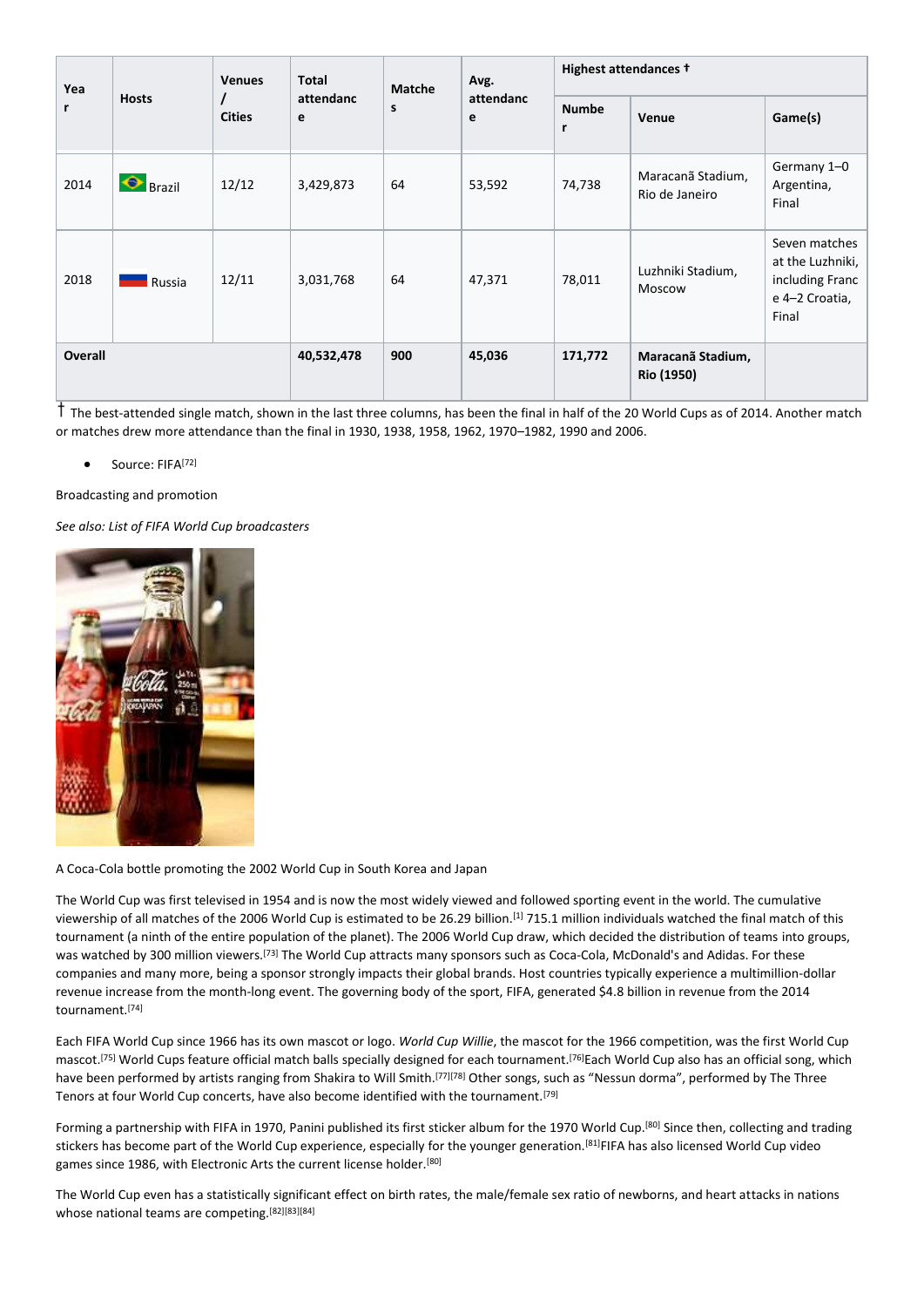# Results

*See also: List of FIFA World Cup finals*

| #               | Year                   | <b>Hosts</b>                                                                                                                                                                                                                                                                                                                                                                                                                                                                       | <b>Champions</b>                             | <b>Score and Venue</b>                                 | Runners-up                       |
|-----------------|------------------------|------------------------------------------------------------------------------------------------------------------------------------------------------------------------------------------------------------------------------------------------------------------------------------------------------------------------------------------------------------------------------------------------------------------------------------------------------------------------------------|----------------------------------------------|--------------------------------------------------------|----------------------------------|
| $\mathbf{1}$    | 1930<br>Details        | $\equiv$ Uruguay                                                                                                                                                                                                                                                                                                                                                                                                                                                                   | $\stackrel{\bullet =}{=}$<br>Uruguay         | $4 - 2$<br>Estadio<br>Centenario, Montevideo           | ÷<br>Argentina                   |
| $\overline{2}$  | 1934<br>Details        | $\left\  \mathbf{B} \right\ $ Italy                                                                                                                                                                                                                                                                                                                                                                                                                                                | B.<br>Italy                                  | $2-1$ (a.e.t.)<br><b>Stadio Nazionale</b><br>PNF, Rome | <b>Service</b><br>Czechoslovakia |
| $\overline{3}$  | 1938<br>Details        | $\blacksquare$ France                                                                                                                                                                                                                                                                                                                                                                                                                                                              | $\vert \mathbf{B} \vert$<br>Italy            | $4 - 2$<br>Stade de Colombes, Paris                    | $\rightarrow$<br>Hungary         |
|                 | 1942<br>1946           | Editions not organized because of World War II.                                                                                                                                                                                                                                                                                                                                                                                                                                    |                                              |                                                        |                                  |
| $\overline{4}$  | 1950<br>Details        | <b>Brazil</b>                                                                                                                                                                                                                                                                                                                                                                                                                                                                      | ≝<br><b>Uruguay</b>                          | [note 2]<br>$2 - 1$<br>Maracanã, Rio de Janeiro        | $\bullet$<br><b>Brazil</b>       |
| $5\overline{)}$ | 1954<br>Details        | <b>D</b> Switzerland                                                                                                                                                                                                                                                                                                                                                                                                                                                               | <b>West Germany</b>                          | $3 - 2$<br>Wankdorfstadion, Bern                       | ang p<br>Hungary                 |
| $6\overline{6}$ | 1958<br>Details        | Sweden                                                                                                                                                                                                                                                                                                                                                                                                                                                                             | $\color{blue}\blacklozenge$<br><b>Brazil</b> | $5-2$<br>Råsundastadion, Solna                         | ╈<br>Sweden                      |
| $\overline{7}$  | 1962<br>Details        | <b>Electric</b> Chile                                                                                                                                                                                                                                                                                                                                                                                                                                                              | $\bullet$<br><b>Brazil</b>                   | $3 - 1$<br>Estadio Nacional, Santiago                  | Czechoslovakia                   |
| $8\phantom{.}$  | 1966<br><b>Details</b> | $\left  \rule{0cm}{0.4cm} \right $ England                                                                                                                                                                                                                                                                                                                                                                                                                                         | +<br><b>England</b>                          | $4-2$ (a.e.t.)<br>Wembley<br>Stadium, London           | <b>West Germany</b>              |
| 9               | 1970<br>Details        | $\begin{array}{ c c } \hline \multicolumn{1}{ c }{\quad \quad} \multicolumn{1}{ c }{\quad \quad} \multicolumn{1}{ c }{\quad \quad} \multicolumn{1}{ c }{\quad \quad} \multicolumn{1}{ c }{\quad \quad} \multicolumn{1}{ c }{\quad \quad} \multicolumn{1}{ c }{\quad \quad} \multicolumn{1}{ c }{\quad \quad} \multicolumn{1}{ c }{\quad \quad} \multicolumn{1}{ c }{\quad \quad} \multicolumn{1}{ c }{\quad \quad} \multicolumn{1}{ c }{\quad \quad} \multicolumn{1}{ c }{\quad \$ | $\bullet$<br><b>Brazil</b>                   | $4 - 1$<br>Estadio Azteca, Mexico<br>City              | H.<br>Italy                      |
| 10              | 1974<br>Details        | West Germany                                                                                                                                                                                                                                                                                                                                                                                                                                                                       | <b>West Germany</b>                          | $2 - 1$<br>Olympiastadion, Munich                      | Netherlands                      |
| 11              | 1978<br>Details        | <b>Argentina</b>                                                                                                                                                                                                                                                                                                                                                                                                                                                                   | ш.<br>Argentina                              | $3-1$ (a.e.t.)<br>Monumental de<br>Núñez, Buenos Aires | Netherlands                      |
| 12              | 1982<br>Details        | <b>C</b> Spain                                                                                                                                                                                                                                                                                                                                                                                                                                                                     | $\blacksquare$<br>Italy                      | $3 - 1$<br>Santiago<br>Bernabéu, Madrid                | <b>West Germany</b>              |
| 13              | 1986<br>Details        | $\begin{array}{ c c } \hline \multicolumn{1}{ c }{\multicolumn{1}{c }{\multicolumn{1}{c }{\multicolumn{1}{c }{\multicolumn{1}{c}}}} \hline \multicolumn{1}{c }{\multicolumn{1}{c }{\multicolumn{1}{c }{\multicolumn{1}{c }{\multicolumn{1}{c }{\multicolumn{1}{c }{\multicolumn{1}{c }{\multicolumn{1}{c}}}}}} \hline \multicolumn{1}{c }{\hline \multicolumn{1}{c }{\hline \multicolumn{1}{c }{\hline \multicolumn{1}{c }{\hline \multicolumn{1}{c }{\hline \multic$              | ÷.<br>Argentina                              | $3 - 2$<br>Estadio Azteca, Mexico<br>City              | West Germany                     |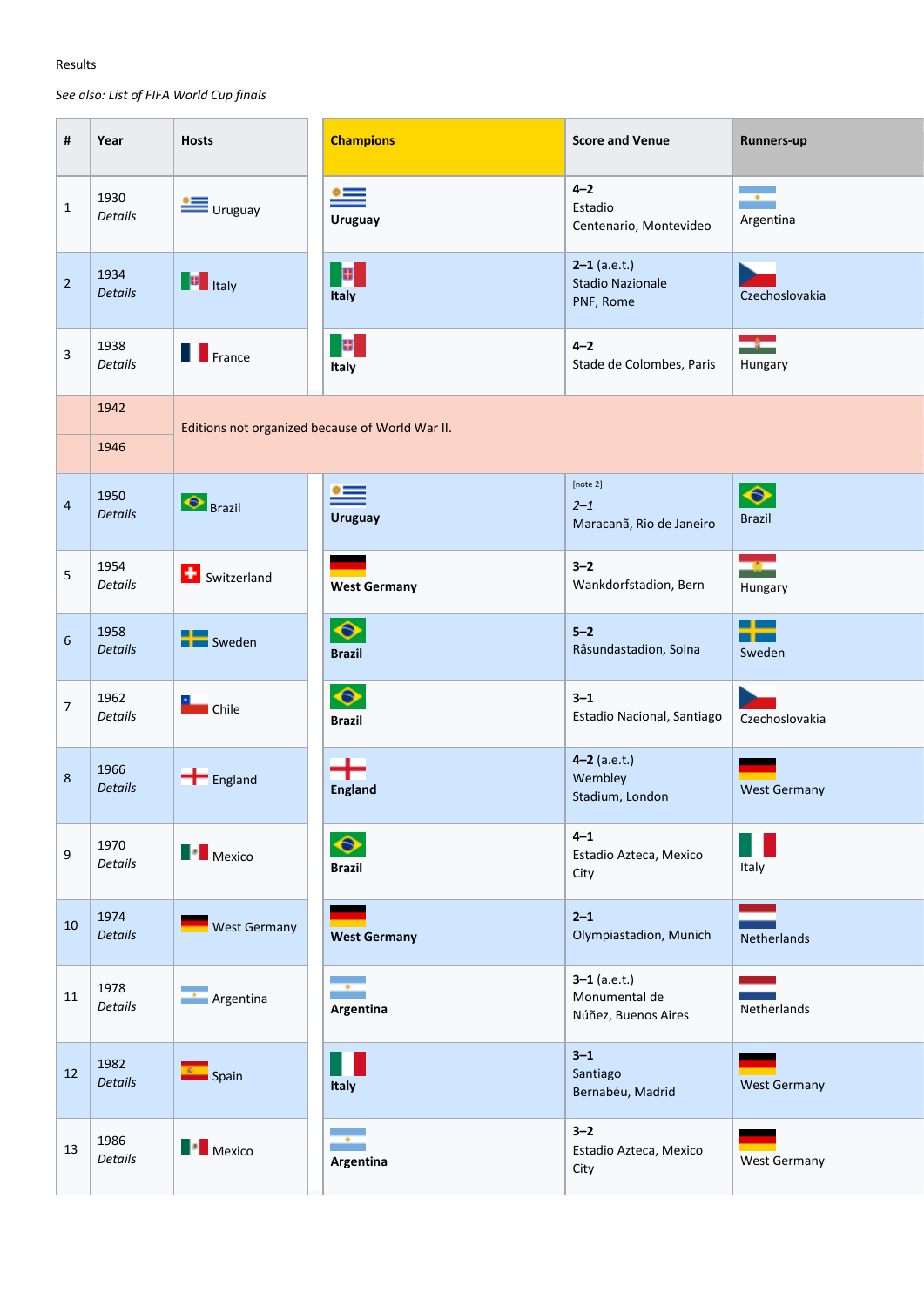| 14 | 1990<br>Details | <b>THE Italy</b>                                                                                                                                                                                                                                                                                                                                                                                                                                                                                              | <b>West Germany</b>                                                                                                                                                                                                                                                                                                                                                  | $1 - 0$<br>Stadio Olimpico, Rome                          | --<br>Argentina                                              |
|----|-----------------|---------------------------------------------------------------------------------------------------------------------------------------------------------------------------------------------------------------------------------------------------------------------------------------------------------------------------------------------------------------------------------------------------------------------------------------------------------------------------------------------------------------|----------------------------------------------------------------------------------------------------------------------------------------------------------------------------------------------------------------------------------------------------------------------------------------------------------------------------------------------------------------------|-----------------------------------------------------------|--------------------------------------------------------------|
| 15 | 1994<br>Details | United States                                                                                                                                                                                                                                                                                                                                                                                                                                                                                                 | $\bullet$<br><b>Brazil</b>                                                                                                                                                                                                                                                                                                                                           | $0 - 0$ (a.e.t.)<br>$(3 - 2)$ PSO)<br>Rose Bowl, Pasadena | M.<br>Italy                                                  |
| 16 | 1998<br>Details | <b>T</b> France                                                                                                                                                                                                                                                                                                                                                                                                                                                                                               | Ш<br>France                                                                                                                                                                                                                                                                                                                                                          | $3 - 0$<br>Stade de France, Saint-<br>Denis               | $\bullet$<br><b>Brazil</b>                                   |
| 17 | 2002<br>Details | $\bullet$ Japan<br>ं•<br>◆ South Korea                                                                                                                                                                                                                                                                                                                                                                                                                                                                        | $\begin{picture}(20,20) \put(0,0){\line(1,0){10}} \put(15,0){\line(1,0){10}} \put(15,0){\line(1,0){10}} \put(15,0){\line(1,0){10}} \put(15,0){\line(1,0){10}} \put(15,0){\line(1,0){10}} \put(15,0){\line(1,0){10}} \put(15,0){\line(1,0){10}} \put(15,0){\line(1,0){10}} \put(15,0){\line(1,0){10}} \put(15,0){\line(1,0){10}} \put(15,0){\line(1$<br><b>Brazil</b> | $2 - 0$<br>International<br>Stadium, Yokohama             | Germany                                                      |
| 18 | 2006<br>Details | Germany                                                                                                                                                                                                                                                                                                                                                                                                                                                                                                       | Ш<br>Italy                                                                                                                                                                                                                                                                                                                                                           | $1-1$ (a.e.t.)<br>$(5-3$ PSO)<br>Olympiastadion, Berlin   | H.<br>France                                                 |
| 19 | 2010<br>Details | South Africa                                                                                                                                                                                                                                                                                                                                                                                                                                                                                                  | $\overline{\mathbf{z}}$<br>Spain                                                                                                                                                                                                                                                                                                                                     | $1 - 0$ (a.e.t.)<br>Soccer City, Johannesburg             | $\sim 10^{11}$ m $^{-1}$<br><b>STATISTICS</b><br>Netherlands |
| 20 | 2014<br>Details | <b>Brazil</b>                                                                                                                                                                                                                                                                                                                                                                                                                                                                                                 | Germany                                                                                                                                                                                                                                                                                                                                                              | $1-0$ (a.e.t.)<br>Maracanã, Rio de Janeiro                | ÷<br>Argentina                                               |
| 21 | 2018<br>Details | <b>NASCER</b> Russia                                                                                                                                                                                                                                                                                                                                                                                                                                                                                          | B H<br>France                                                                                                                                                                                                                                                                                                                                                        | $4 - 2$<br>Luzhniki Stadium, Moscow                       | $\bullet$<br>Croatia                                         |
| 22 | 2022<br>Details | <b>Qatar</b>                                                                                                                                                                                                                                                                                                                                                                                                                                                                                                  | <b>TBD</b>                                                                                                                                                                                                                                                                                                                                                           | TBD<br>Iconic Stadium, Lusail                             | TBD                                                          |
| 23 | 2026<br>Details | $\blacksquare$ Canada<br>United States<br>$\begin{array}{ c c } \hline \multicolumn{1}{ c }{\multicolumn{1}{c }{\multicolumn{1}{c }{\multicolumn{1}{c }{\multicolumn{1}{c }{\multicolumn{1}{c }{\multicolumn{1}{c }{\multicolumn{1}{c }{\multicolumn{1}{c}}}}}}}} \\\hline \multicolumn{1}{ c }{\hline \multicolumn{1}{ c }{\hline \multicolumn{1}{c }{\hline \multicolumn{1}{c }{\hline \multicolumn{1}{c }{\hline \multicolumn{1}{c }{\hline \multicolumn{1}{c }{\hline \multicolumn{1}{c }{\hline \multic$ | <b>TBD</b>                                                                                                                                                                                                                                                                                                                                                           | TBD<br>TBD, United States                                 | TBD                                                          |

- *a.e.t.*: after extra time
- *PSO*: after penalty shoot-out
- *TBD*: to be determined

#### **Notes**

- 1. **^** There was no third place match in 1930; the United States and Yugoslavia lost in the semi-finals. FIFA now recognises the United States as the third-placed team and Yugoslavia as the fourth-placed team, using the overall records of the teams in the tournament.[85]
- 2. ^ Jump up to:*<sup>a</sup> <sup>b</sup>* There was no official World Cup final match in 1950.[86] The tournament winner was decided by a final round-robin group contested by four teams (Uruguay, Brazil, Sweden, and Spain). Coincidentally, one of the last two matches of the tournament pitted the two top ranked teams against each other, with Uruguay's 2–1 victory over Brazil thus often being considered as the de facto final of the 1950 World Cup.<sup>[87]</sup> Likewise, the game between the lowest ranked teams, played at the same time as Uruguay vs Brazil, can be considered equal to a 3rd place match, with Sweden's 3–1 victory over Spain ensuring that they finished third.

In all, 79 nations have played in at least one World Cup.<sup>[88]</sup> Of these, eight national teams have won the World Cup, and they have added stars to their badges, with each star representing a World Cup victory. (Uruguay, however, choose to display four stars on their badge, representing their two gold medals at the 1924 and 1928 Summer Olympics and their two World Cup titles in 1930 and 1950).

With five titles, Brazil are the most successful World Cup team and also the only nation to have played in every World Cup (21) to date.[89] Brazil were also the first team to win the World Cup for the third (1970), fourth (1994) and fifth (2002) time. Italy (1934 and 1938) and Brazil (1958 and 1962) are the only nations to have won consecutive titles. West Germany (1982–1990) and Brazil (1994–2002) are the only nations to appear in three consecutive World Cup finals. Germany has made the most top-four finishes (13), medals (12), as well as the most finals (8).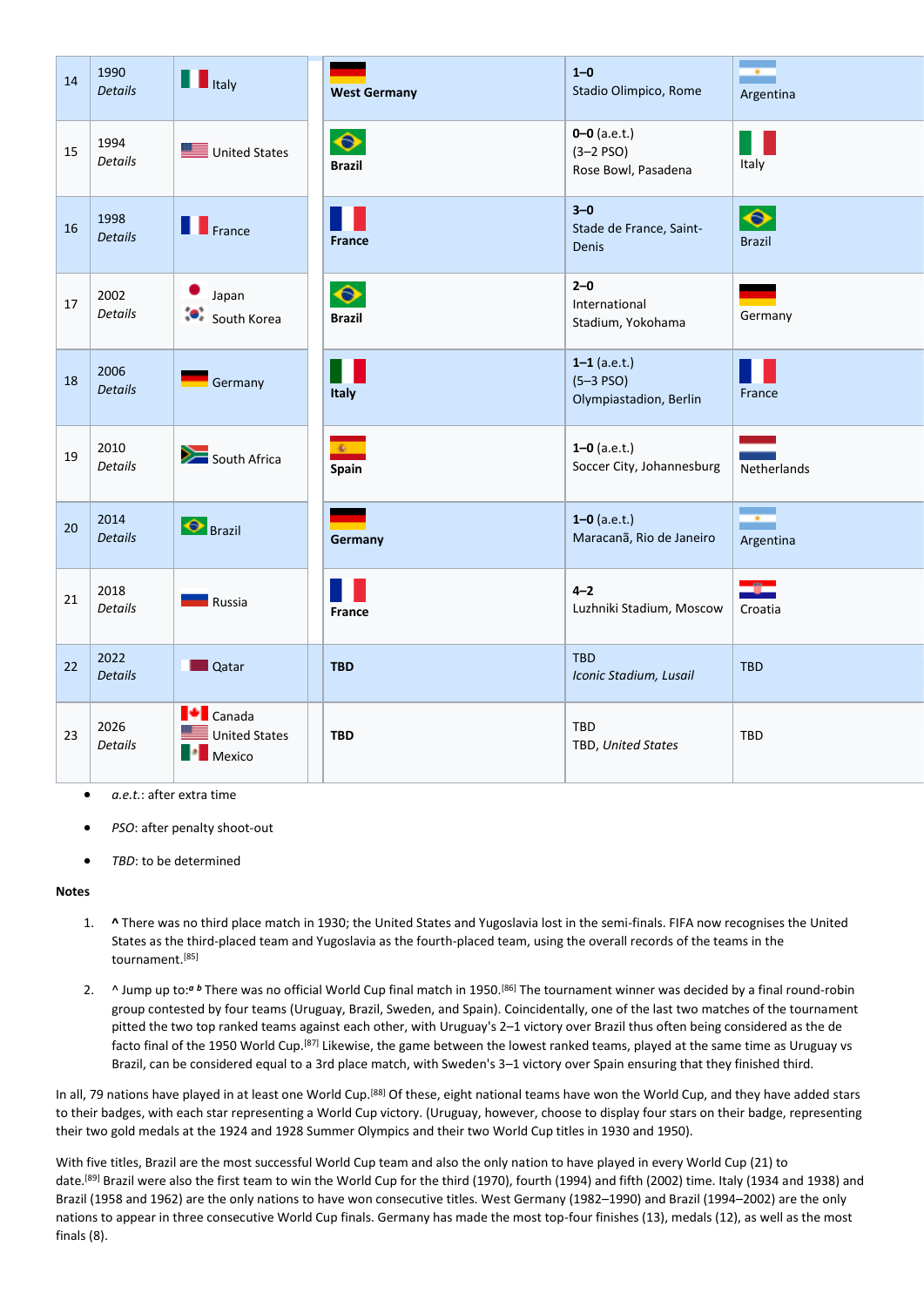

### Map of countries' best results

### **Teams reaching the top four**

*See also: National team appearances in the FIFA World Cup § Comprehensive team results by tournament*

| Teams reaching the top four |                                                 |                                               |                                                |                                   |                          |                                                       |                                              |  |  |  |
|-----------------------------|-------------------------------------------------|-----------------------------------------------|------------------------------------------------|-----------------------------------|--------------------------|-------------------------------------------------------|----------------------------------------------|--|--|--|
| Team                        | <b>Titles</b>                                   | Runners-up                                    | <b>Third place</b>                             | <b>Fourth</b><br>place            | Top<br>4<br>Finish<br>es | <b>Top</b><br>$\overline{\mathbf{3}}$<br>Finish<br>es | <b>Top</b><br>$\overline{2}$<br>Finish<br>es |  |  |  |
| $\bigotimes$ Brazil         | 5<br>(1958, 1962, 1970, 199<br>4, 2002)         | 2 (1950*, 1998)                               | 2 (1938, 1978)                                 | $\overline{2}$<br>$(1974, 2014*)$ | 11                       | 9                                                     | $\overline{7}$                               |  |  |  |
| Germany <sup>^</sup>        | $\overline{4}$<br>(1954, 1974*, 1990, 20<br>14) | $\overline{4}$<br>(1966, 1982, 1986,<br>2002) | $\overline{4}$<br>(1934, 1970, 2006*,<br>2010) | 1 (1958)                          | 13                       | 12                                                    | 8                                            |  |  |  |
| <b>THE Italy</b>            | $\overline{4}$<br>(1934*, 1938, 1982, 20<br>06) | 2 (1970, 1994)                                | $1(1990*)$                                     | 1 (1978)                          | 8                        | $\overline{7}$                                        | 6                                            |  |  |  |
| <b>Argentina</b>            | 2 (1978*, 1986)                                 | 3<br>(1930, 1990, 2014)                       |                                                |                                   | 5                        | 5                                                     | 5                                            |  |  |  |
| F <sub>rance</sub>          | 2 (1998*, 2018)                                 | 1 (2006)                                      | 2 (1958, 1986)                                 | 1 (1982)                          | 6                        | 5                                                     | $\overline{3}$                               |  |  |  |
| $\equiv$ Uruguay            | 2 (1930*, 1950)                                 |                                               |                                                | 3<br>(1954, 1970, 2<br>010)       | 5                        | $\overline{2}$                                        | $\overline{2}$                               |  |  |  |
| $\leftarrow$ England        | $1(1966*)$                                      |                                               |                                                | 2 (1990, 2018)                    | $\overline{3}$           | $\mathbf{1}$                                          | $\mathbf{1}$                                 |  |  |  |
| <b>Example 1</b> Spain      | 1(2010)                                         |                                               |                                                | 1 (1950)                          | $\overline{2}$           | $\mathbf{1}$                                          | $\mathbf{1}$                                 |  |  |  |
| Netherlan<br>ds             |                                                 | 3<br>(1974, 1978, 2010)                       | 1(2014)                                        | 1 (1998)                          | 5                        | $\overline{4}$                                        | 3                                            |  |  |  |
| Hungary                     |                                                 | 2 (1938, 1954)                                |                                                |                                   | $\overline{2}$           | $\overline{2}$                                        | $\overline{2}$                               |  |  |  |
| Czechoslov<br>akia#         |                                                 | 2 (1934, 1962)                                |                                                |                                   | $\overline{2}$           | $\overline{2}$                                        | $\sqrt{2}$                                   |  |  |  |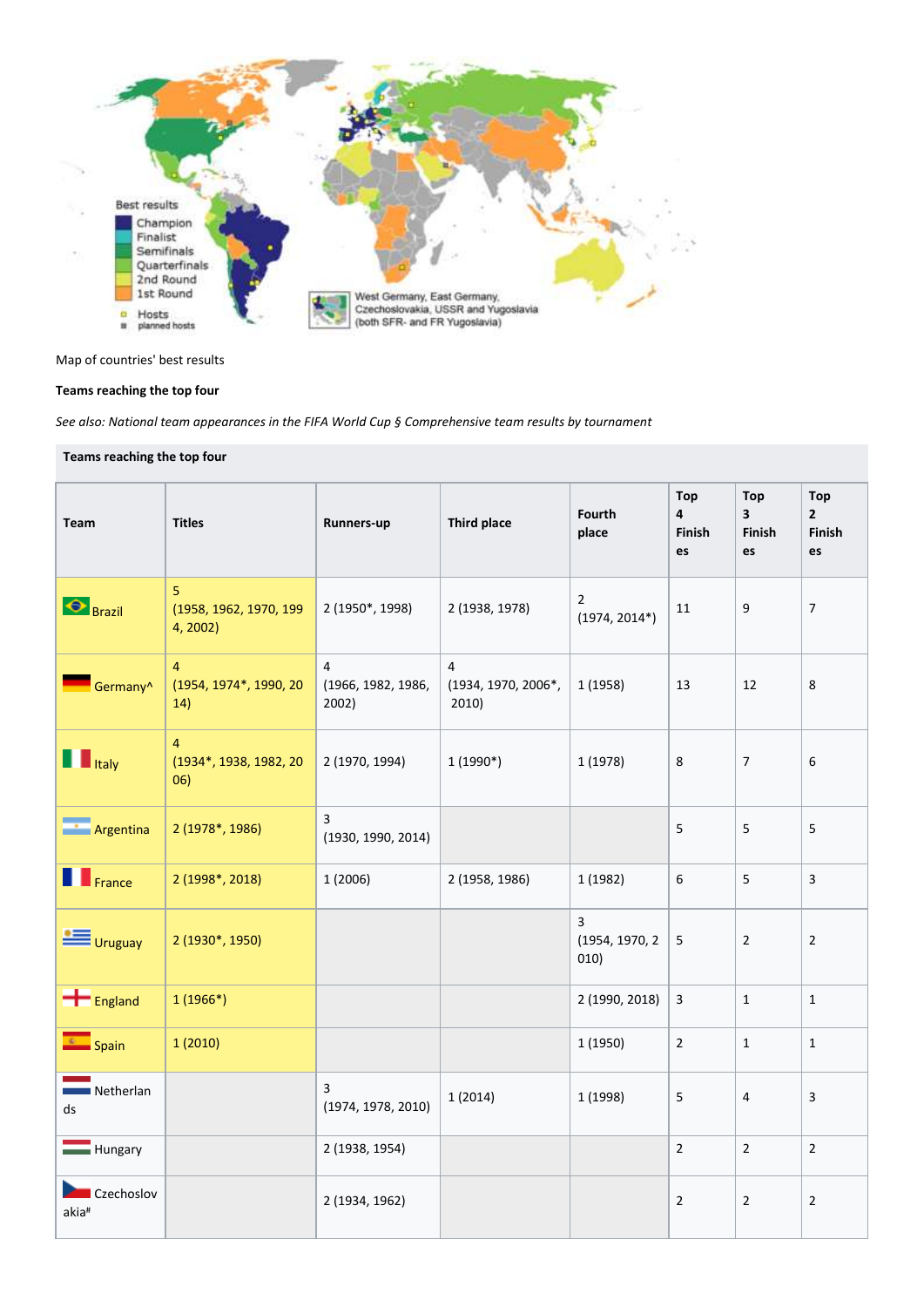| Team                                          | <b>Titles</b> | Runners-up | <b>Third place</b> | Fourth<br>place | Top<br>$\overline{4}$<br>Finish<br>es | Top<br>$\overline{\mathbf{3}}$<br>Finish<br>$\mathsf{es}$ | Top<br>$2^{\circ}$<br>Finish<br>es |
|-----------------------------------------------|---------------|------------|--------------------|-----------------|---------------------------------------|-----------------------------------------------------------|------------------------------------|
| <b>DE</b> Sweden                              |               | $1(1958*)$ | 2 (1950, 1994)     | 1 (1938)        | $\overline{4}$                        | $\overline{3}$                                            | $\mathbf{1}$                       |
| Croatia                                       |               | 1(2018)    | 1 (1998)           |                 | $\overline{2}$                        | $\overline{2}$                                            | $\mathbf{1}$                       |
| <b>Detail</b> Poland                          |               |            | 2 (1974, 1982)     |                 | $\overline{2}$                        | $\overline{2}$                                            |                                    |
| $\begin{array}{c} \hline \end{array}$ Austria |               |            | 1(1954)            | 1(1934)         | $\overline{2}$                        | $\mathbf{1}$                                              |                                    |
| <b>De Portugal</b>                            |               |            | 1 (1966)           | 1(2006)         | $\overline{2}$                        | $\mathbf{1}$                                              |                                    |
| <b>Belgium</b>                                |               |            | 1(2018)            | 1(1986)         | $\overline{2}$                        | $\mathbf{1}$                                              |                                    |
| United<br><b>States</b>                       |               |            | 1 (1930)           |                 | $\mathbf{1}$                          | $\mathbf{1}$                                              |                                    |
| <b>Electric</b> Chile                         |               |            | $1(1962*)$         |                 | $\mathbf{1}$                          | $\mathbf{1}$                                              |                                    |
| <b>C</b> Turkey                               |               |            | 1(2002)            |                 | $\mathbf 1$                           | $\mathbf{1}$                                              |                                    |
| <b>T</b> Yugoslavia                           |               |            |                    | 2 (1930, 1962)  | $\overline{2}$                        |                                                           |                                    |
| Soviet<br>Union#                              |               |            |                    | 1(1966)         | $\mathbf 1$                           |                                                           |                                    |
| <b>Bulgaria</b>                               |               |            |                    | 1 (1994)        | $\mathbf 1$                           |                                                           |                                    |
| $\bullet^*$ South<br>Korea                    |               |            |                    | $1(2002*)$      | $\mathbf 1$                           |                                                           |                                    |

\* = *hosts*

^ = *includes results representing West Germany between 1954 and 1990*

# = states that have since split into two or more independent nations<sup>[88]</sup>

## **Best performances by continental zones**

**Teams reaching the top four**

*See also: FIFA World Cup results by confederation*



South Koreans watching their nation on the big screens in Seoul Plaza during the 2002 World Cup when they became the first Asian country to reach the semi-finals.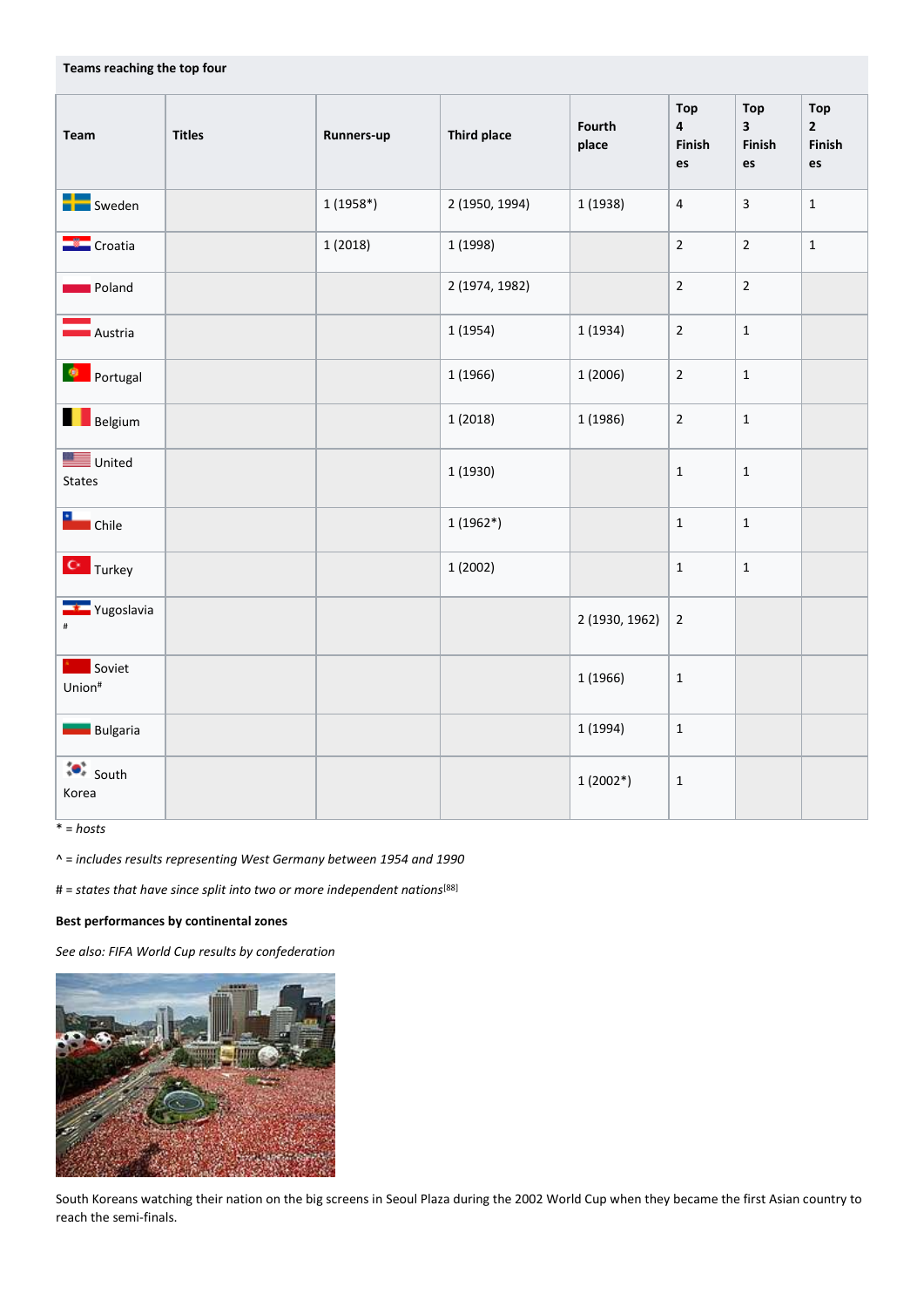To date, the final of the World Cup has only been contested by teams from the UEFA (Europe) and CONMEBOL (South America) confederations. European nations have won twelve titles, while South American have won nine. Only two teams from outside these two continents have ever reached the semi-finals of the competition: United States (North, Central America and Caribbean) in 1930 and South Korea (Asia) in 2002. The best result of an African team is reaching the quarter-finals: Cameroon in 1990, Senegal in 2002 and Ghana in 2010. Only one Oceanian qualifier, Australia in 2006, has advanced to the second round.[90]

Brazil, Argentina, Spain and Germany are the only teams to win a World Cup outside their continental confederation; Brazil came out victorious in Europe (1958), North America (1970 and 1994) and Asia (2002). Argentina won a World Cup in North America in 1986, while Spain won in Africa in 2010. In 2014, Germany became the first European team to win in the Americas. Only on five occasions have consecutive World Cups been won by teams from the same continent, and currently it is the first time with four champions in a row from the same continental confederation. Italy and Brazil successfully defended their titles in 1938 and 1962 respectively, while Italy's triumph in 2006 has been followed by wins for Spain in 2010, Germany in 2014 and France in 2018. Currently, it is also the first time that one of the currently winning continents (Europe) is ahead of the other (South America) by more than one championship.

| Confederation | <b>AFC</b>     | <b>CAF</b> | <b>CONCACAF</b> | <b>CONMEBOL</b> | <b>OFC</b>   | <b>UEFA</b> | Total |
|---------------|----------------|------------|-----------------|-----------------|--------------|-------------|-------|
| Teams         | 37             | 44         | 42              | 85              | 4            | 245         | 457   |
| <b>Top 16</b> | 6              | 9          | 14              | 35              | $\mathbf{1}$ | 91          | 156   |
| Top 8         | $\overline{2}$ | 3          | 5               | 34              | 0            | 100         | 144   |
| Top 4         | $\mathbf{1}$   | 0          | $\mathbf{1}$    | 22              | 0            | 60          | 84    |
| Top 2         | 0              | 0          | 0               | 14              | 0            | 28          | 42    |
| 1st           | $\mathbf 0$    | 0          | 0               | 9               | 0            | 12          | 21    |
| 2nd           | 0              | 0          | 0               | 5               | 0            | 16          | 21    |
| 3rd           | 0              | 0          | $\mathbf{1}$    | 3               | 0            | 17          | 21    |
| 4th           | $\mathbf{1}$   | 0          | 0               | 5               | 0            | 15          | 21    |

**Total times teams qualified by confederation**

### Awards

### *Main article: FIFA World Cup awards*

At the end of each World Cup, awards are presented to the players and teams for accomplishments other than their final team positions in the tournament. There are currently six awards:[91]

- The *Golden Ball* for the best player, determined by a vote of media members (first awarded in 1982); the *Silver Ball* and the *Bronze Ball* are awarded to the players finishing second and third in the voting respectively;<sup>[92]</sup>
- The *Golden Boot* (sometimes called the *Golden Shoe*) for the top goalscorer (first awarded in 1982, but retrospectively applied to all tournaments from 1930); most recently, the *Silver Boot* and the *Bronze Boot* have been awarded to the second and third top goalscorers respectively;[93]
- The *Golden Glove Award* (formerly the *Yashin Award*) for the best goalkeeper, decided by the FIFA Technical Study Group (first awarded in 1994);[94]
- The *Best Young Player Award* for the best player aged 21 or younger at the start of the calendar year, decided by the FIFA Technical Study Group (first awarded in 2006);<sup>[95]</sup>
- The *FIFA Fair Play Trophy* for the team with the best record of fair play, according to the points system and criteria established by the FIFA Fair Play Committee (first awarded in 1978);<sup>[95]</sup>
- The *Most Entertaining Team* for the team that has entertained the public the most during the World Cup, determined by a poll of the general public (first awarded in 1994);<sup>[95]</sup>

An *All-Star Team* consisting of the best players of the tournament has also been announced for each tournament since 1998.

Records and statistics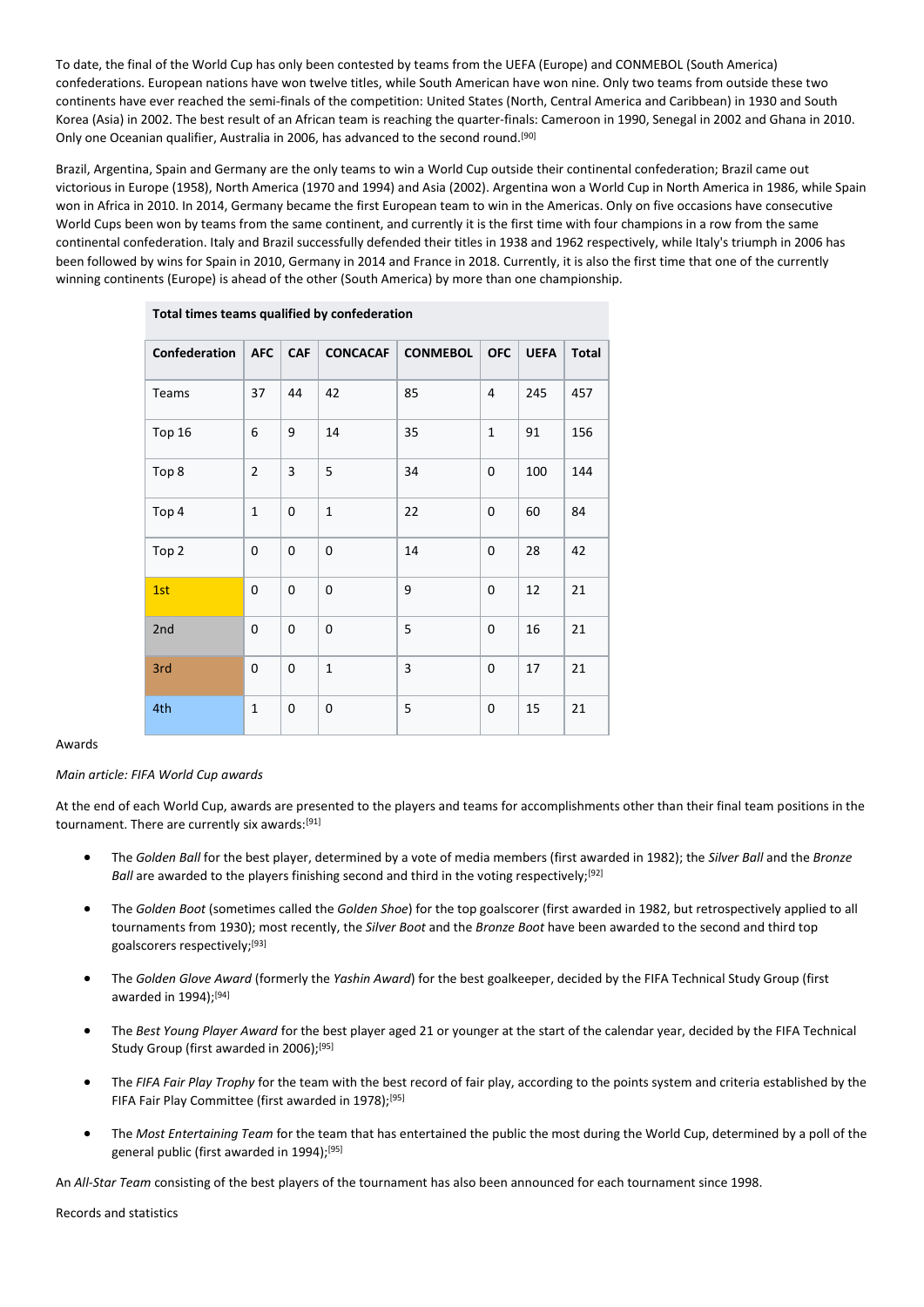#### *Main article: List of FIFA World Cup records*

*See also: List of FIFA World Cup winners*



Lothar Matthäus played a record 25 World Cup matches across a joint record five tournaments.

Three players share the record for playing in the most World Cups; Mexico's Antonio Carbajal (1950–1966) and Rafael Márquez (2002–2018); and Germany's Lothar Matthäus (1982–1998) all played in five tournaments.[96] Matthäus has played the most World Cup matches overall, with 25 appearances.[97] Brazil's Djalma Santos (1954–1962), West Germany's Franz Beckenbauer (1966–1974) and Germany's Philipp Lahm (2006-2014) are the only players to be named to three Finals All-Star Teams.<sup>[98]</sup>

Miroslav Klose of Germany (2002–2014) is the all-time top scorer at the finals, with 16 goals. He broke Ronaldo of Brazil's record of 15 goals (1998–2006) during the 2014 semi-final match against Brazil. West Germany's Gerd Müller(1970–1974) is third, with 14 goals.[99] The fourth placed goalscorer, France's Just Fontaine, holds the record for the most goals scored in a single World Cup; all his 13 goals were scored in the 1958 tournament.<sup>[100]</sup>

In November 2007, FIFA announced that all members of World Cup-winning squads between 1930 and 1974 were to be retroactively awarded winners' medals.<sup>[48]</sup> This made Brazil's Pelé the only player to have won three World Cup winners' medals (1958, 1962, and 1970, although he did not play in the 1962 final due to injury),<sup>[101]</sup> with 20 other players who have won two winners' medals. Seven players have collected all three types of World Cup medals (winners', runner- ups', and third-place); five players were from West Germany's squad of 1966–1974 including Franz Beckenbauer, Jürgen Grabowski, Horst-Dieter Höttges, Sepp Maier and Wolfgang Overath (1966–1974), Italy's Franco Baresi(1982, 1990, 1994) and the most recent has been Miroslav Klose of Germany (2002–2014) with four consecutive medals.[102]

Brazil's Mário Zagallo, West Germany's Franz Beckenbauer and France's Didier Deschamps are the only people to date to win the World Cup as both player and head coach. Zagallo won in 1958 and 1962 as a player and in 1970 as head coach.[103] Beckenbauer won in 1974 as captain and in 1990 as head coach,<sup>[104]</sup> and Deschamps repeated the feat in 2018, after having won in 1998 as captain.<sup>[105]</sup> Italy's Vittorio Pozzo is the only head coach to ever win two World Cups (1934 and 1938).<sup>[106]</sup> All World Cup-winning head coaches were natives of the country they coached to victory.[107]

Among the national teams, Germany and Brazil have played the most World Cup matches (109), Germany appeared in the most finals (8), semi-finals (13), quarter-finals (16), while Brazil has appeared in the most World Cups (21), has the most wins (73) and has scored the most goals (229).<sup>[108][109]</sup> The two teams have played each other twice in the World Cup, in the 2002 final and in the 2014 semi-final.<sup>[110]</sup>

### **Top goalscorers**

*Main article: FIFA World Cup top goalscorers*



Miroslav Klose scored a record 16 goals across four World Cups.

**Players with more than 10 goals at World Cup tournaments**

| <b>Rank</b> | Nation Player | <b>Goals scored</b> |
|-------------|---------------|---------------------|
|             |               |                     |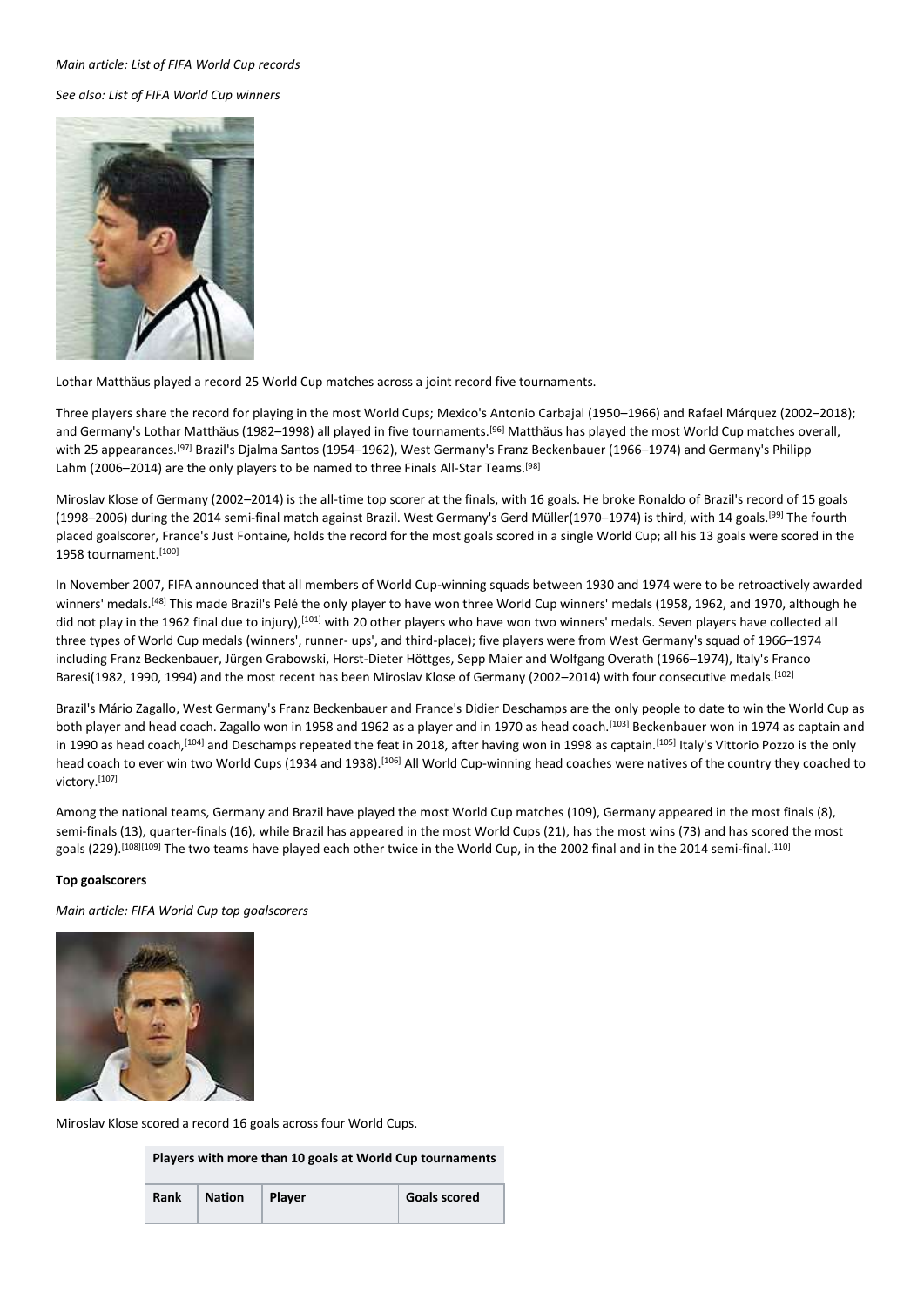| 1              |           | Miroslav Klose       | 16 |
|----------------|-----------|----------------------|----|
| $\overline{2}$ | $\bullet$ | Ronaldo              | 15 |
| 3              |           | Gerd Müller          | 14 |
| 4              |           | <b>Just Fontaine</b> | 13 |
| 5              |           | Pelé                 | 12 |
| 6              |           | Jürgen Klinsmann     | 11 |
|                |           | Sándor Kocsis        | 11 |

# **All-time table for champions**

*Main article: All-time table of the FIFA World Cup*

| <b>Positi</b><br>on | Name of<br>Team                                                                     | Participati<br>ons | PI<br>d | W  | D  | L  | G<br>F | G<br>A | G<br>D | Pt<br>s | Av<br>g<br>Pt<br>s | <b>Trophi</b><br>es |
|---------------------|-------------------------------------------------------------------------------------|--------------------|---------|----|----|----|--------|--------|--------|---------|--------------------|---------------------|
| $\mathbf{1}$        | $\bigcirc$ Brazil                                                                   | 21                 | 109     | 73 | 18 | 18 | 229    | 105    | 124    | 237     | 2.17               | 5                   |
| $\overline{2}$      | German<br>$V^{[111]}$                                                               | 19                 | 109     | 67 | 20 | 22 | 226    | 125    | 101    | 221     | 2.03               | $\overline{4}$      |
| $\mathsf{3}$        | <b>T</b> Italy                                                                      | 18                 | 83      | 45 | 21 | 17 | 128    | 77     | 51     | 156     | 1.88               | $\overline{4}$      |
| $\overline{4}$      | ÷<br>Argentin<br>a                                                                  | 17                 | 81      | 43 | 15 | 23 | 137    | 93     | 44     | 144     | 1.78               | $\overline{2}$      |
| 5                   | <b>T</b> France                                                                     | 15                 | 66      | 34 | 13 | 19 | 120    | 77     | 43     | 115     | 1.74               | $\overline{2}$      |
| 6                   | $\blacksquare$ England                                                              | 15                 | 69      | 29 | 21 | 19 | 91     | 64     | 27     | 108     | 1.59               | $\mathbf{1}$        |
| $\overline{7}$      | $\left  \begin{array}{cc} \bullet & \bullet \\ \bullet & \end{array} \right $ Spain | 15                 | 63      | 30 | 15 | 18 | 99     | 72     | 27     | 105     | 1.67               | $\mathbf{1}$        |
| 8                   | ≝<br>Uruguay                                                                        | 13                 | 56      | 24 | 12 | 20 | 87     | 74     | 13     | 84      | 1.50               | 2                   |

See also

- *Association football portal*
- *FIFA World Cup portal*

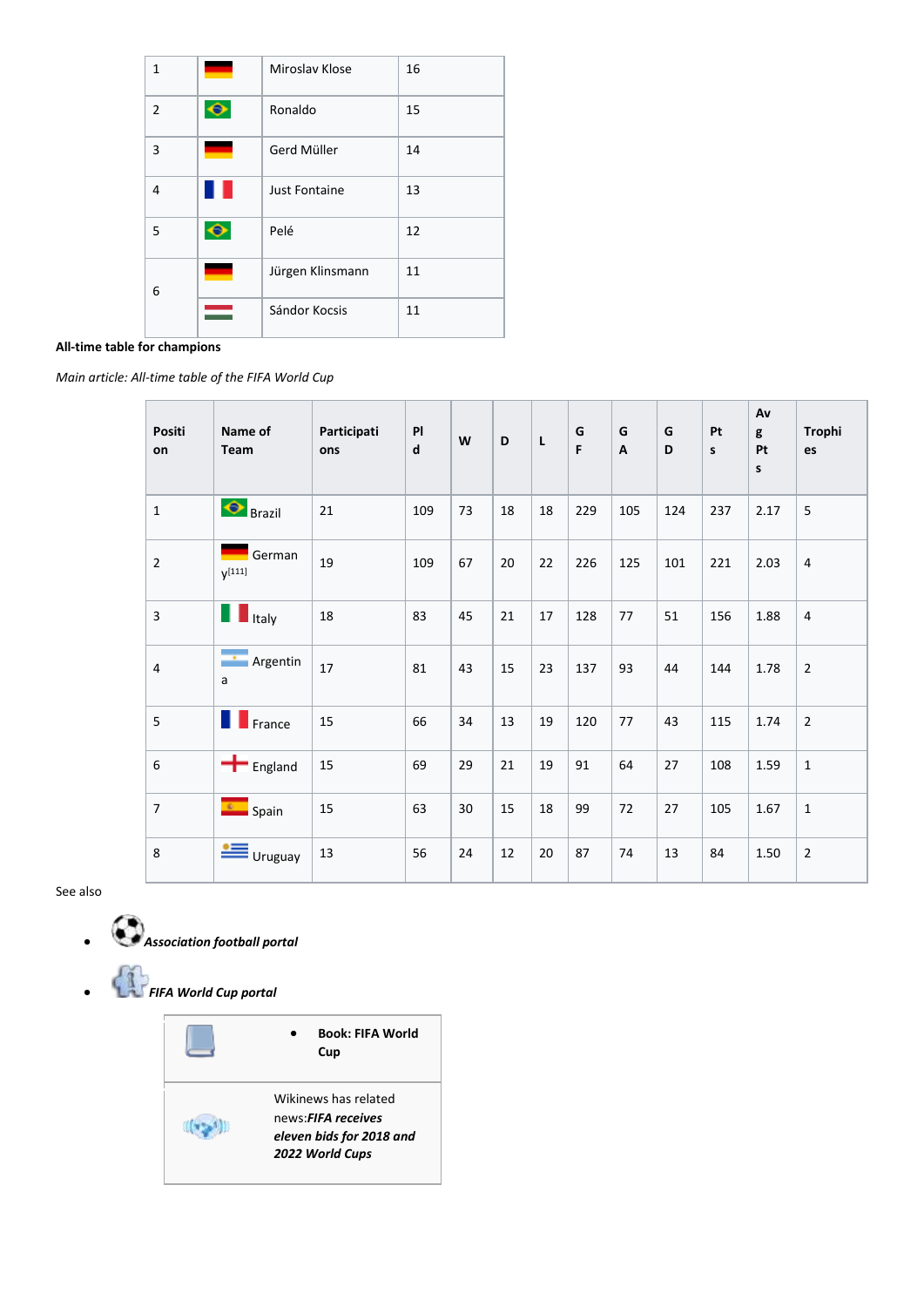

- List of association football competitions
- List of FIFA World Cup finals
- FIFA World Cup referees
- National team appearances in the FIFA World Cup
- FIFA U-20 World Cup
- FIFA U-17 World Cup
- FIFA Club World Cup
- FIFA Women's World Cup
- FIFA Beach Soccer World Cup
- FIFA Futsal World Cup
- FIFA Confederations Cup

#### Notes and references

- 1. ^ Jump up to:*<sup>a</sup> <sup>b</sup> "2006 FIFA World Cup broadcast wider, longer and farther than ever before". FIFA.com. Fédération Internationale de Football Association. 6 February 2007. Retrieved 11 October2009.*
- 2. **^** Tom Dunmore, Historical Dictionary of Soccer, page 235, quote "The World Cup is now the most-watched sporting event in the world on television, above even the Olympic Games."
- 3. **^** Stephen Dobson and John Goddard, The Economics of Football, page 407, quote "The World Cup is the most widely viewed sporting event in the world: the estimated cumulative television audience for the 2006 World Cup in Germany was 26.2 billion, an average of 409 million viewers per match."
- 4. **^** Glenn M. Wong, The Comprehensive Guide to Careers in Sports, page 144, quote "The World Cup is the most-watched sporting event in the world. In 2006, more than 30 billion viewers in 214 countries watched the World Cup on television, and more than 3.3 million spectators attended the 64 matches of the tournament."
- 5. **^** *"England National Football Team Match No. 1". England Football Online. Retrieved 19 November 2007.*
- 6. **^** *"British PM backs return of Home Nations championship". Agence France-Presse. Retrieved 16 December 2007.*
- 7. **^** *Elbech, Søren; Stokkermans, Karel (26 June 2008). "Intermediate Games of the IV. Olympiad". rec.sport.soccer Statistics Foundation.*
- 8. **^** *"History of FIFA – FIFA takes shape". FIFA.com. Fédération Internationale de Football Association. Retrieved 12 July 2014.*
- 9. **^** *"'The First World Cup'. The Sir Thomas Lipton Trophy". Shrewsbury and Atcham Borough Council. 10 October 2003. Archived from the original on 29 November 2003. Retrieved 11 April 2006.*
- 10. **^** *"History of FIFA – More associations follow". FIFA.com. Fédération Internationale de Football Association. Retrieved 12 July 2014.*
- 11. **^** *Reyes, Macario (18 October 1999). "VII. Olympiad Antwerp 1920 Football Tournament". rec.sport.soccer Statistics Foundation. Retrieved 10 June 2006.*
- 12. **^** *"History of FIFA – The first FIFA World Cup". FIFA.com. Fédération Internationale de Football Association. Retrieved 12 July 2014.*
- 13. **^** *Molinaro, John F. "The World Cup's 1st goal scorer". CBC. Retrieved 12 July 2014.*
- 14. **^** *"FIFA World Cup Origin" (PDF). FIFA.com. Fédération Internationale de Football Association. Archived from the original (PDF) on 14 June 2010. Retrieved 19 November 2007.*
- 15. **^** *"The Olympic Odyssey so far ... (Part 1: 1908–1964)". FIFA.com. Fédération Internationale de Football Association. 9 June 2004. Retrieved 12 July 2014.*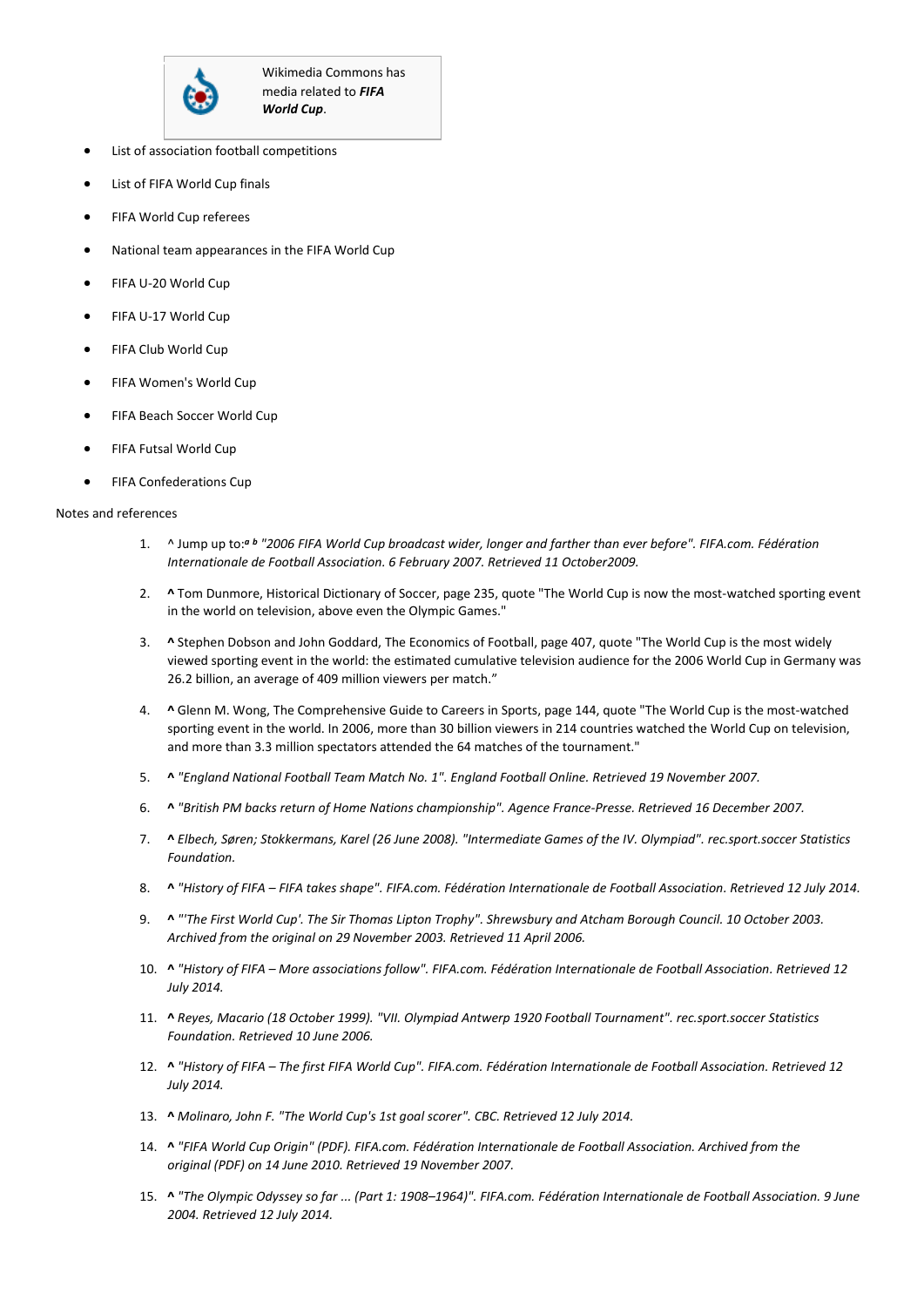- 16. **^** *"Los datos más curiosos de la Fiesta del Fútbol - Brasil 1950". Archived from the original on 1 July 2012. Retrieved 17 April 2012.*
- 17. **^** *"Scotland and the 1950 World Cup". BBC. Retrieved 13 May2007.*
- 18. **^** Glanville
- 19. **^** Glanville, p45
- 20. **^** Glanville, p238
- 21. **^** Glanville, p359
- 22. **^** *"Record number of 204 teams enter preliminary competition". FIFA.com. Fédération Internationale de Football Association. Retrieved 12 July 2014.*
- 23. **^** *Whittaker, James (23 October 2013). "Caribbean pro league can work". Cayman Islands: CompassCayman.com. Retrieved 28 October 2013.*
- 24. **^** *Blatter, Sepp (25 October 2013). "A level playing field for Africa!" (PDF). FIFA Weekly. p. 29. Retrieved 28 October 2013.*
- 25. **^** *Morley, Gary (25 October 2013). "Sepp Blatter calls for more African nations at World Cup finals". CNN. Retrieved 28 October 2013.*
- 26. ^ Jump up to:*<sup>a</sup> <sup>b</sup> Dickinson, Matt (28 October 2013). "Michel Platini sets out his plan for the new world order". The Times. Retrieved 28 October 2013.*
- 27. **^** World Cup could expand to 48 teams, Fifa's Gianni Infantino suggests The Guardian, 3 October 2016
- 28. **^** *"Ab 2026: 48 Teams - Fifa vergrößert die WM". SPIEGEL ONLINE.*
- 29. **^** *No byline (3 December 2015). "The FIFA Investigation, Explained". New York Times. New York, NY, USA. Retrieved 3 December 2015.*
- 30. **^** *McLaughlin, Eliott C.; Botelho, Greg (28 May 2015). "FIFA corruption probe targets 'World Cup of fraud,' IRS chief says". CNN. Cable News Network. Turner Broadcasting System, Inc. Retrieved 3 December 2015.*
- 31. **^** *"Fifa crisis: US charges 16 more officials after earlier Zurich arrests". BBC News. 4 December 2015.*
- 32. **^** *"Blazer: Bribes accepted for 1998 and 2010 World Cups - Telegraph". Telegraph.co.uk. 3 June 2015.*
- 33. **^** "Swiss police seize IT data from Fifa headquarters", *The BBC*, 10 June 2015. Retrieved 10 June 2015
- 34. **^** *"Fifa World Cup 2026 bidding process delayed". BBC Sport. 10 June 2015. Retrieved 10 June 2015.*
- 35. **^** *Associated Press (8 October 2015). "Sepp Blatter, Michel Platini handed 90-day FIFA suspensions". CBC Sports. CBC/Radio Canada. Retrieved 3 December 2015.*
- 36. **^** *Ruiz, Rebecca (3 December 2015). "FIFA Corruption: Top Officials Arrested at Zurich Hotel". New York Times. New York, USA. Retrieved 3 December 2015.*
- 37. **^** *no byline (3 December 2015). "Fifa crisis: US charges 16 more officials after earlier Zurich arrests". BBC Sport. BBC. Retrieved 3 December 2015.*
- 38. **^** *"FIFA Women's World Cup". FIFA.com. Fédération Internationale de Football Association. Retrieved 22 December2007.*
- 39. **^** "We Are the World ... Cup" Archived 9 September 2017 at the Wayback Machine.. China Post. Retrieved 8 September 2017
- 40. **^** *"Regulations Men's Olympic Football Tournament 2008"(PDF). FIFA.com. Fédération Internationale de Football Association. Archived from the original (PDF) on 27 February 2008. Retrieved 22 December 2007.*
- 41. **^** *"FIFA Confederations Cup". FIFA.com. Fédération Internationale de Football Association. Retrieved 22 December2007.*
- 42. **^** *"FIFA Task Force for Women's Football proposes a FIFA Women's Club World Cup". fifa.com. Retrieved 8 September2017.*
- 43. **^** "FIFA Women's World Cup next up for Canada in 2015". CBC Sports. Retrieved 8 September 2017
- 44. **^** *"Jules Rimet Cup". FIFA.com. Fédération Internationale de Football Association. Retrieved 12 July 2014.*
- 45. ^ Jump up to:*<sup>a</sup> <sup>b</sup> "FIFA World Cup™ Trophy". FIFA.com. 24 June 2018.*
- 46. **^** *"FIFA World Cup Trophy". FIFA.com. Fédération Internationale de Football Association. Retrieved 12 July 2014.*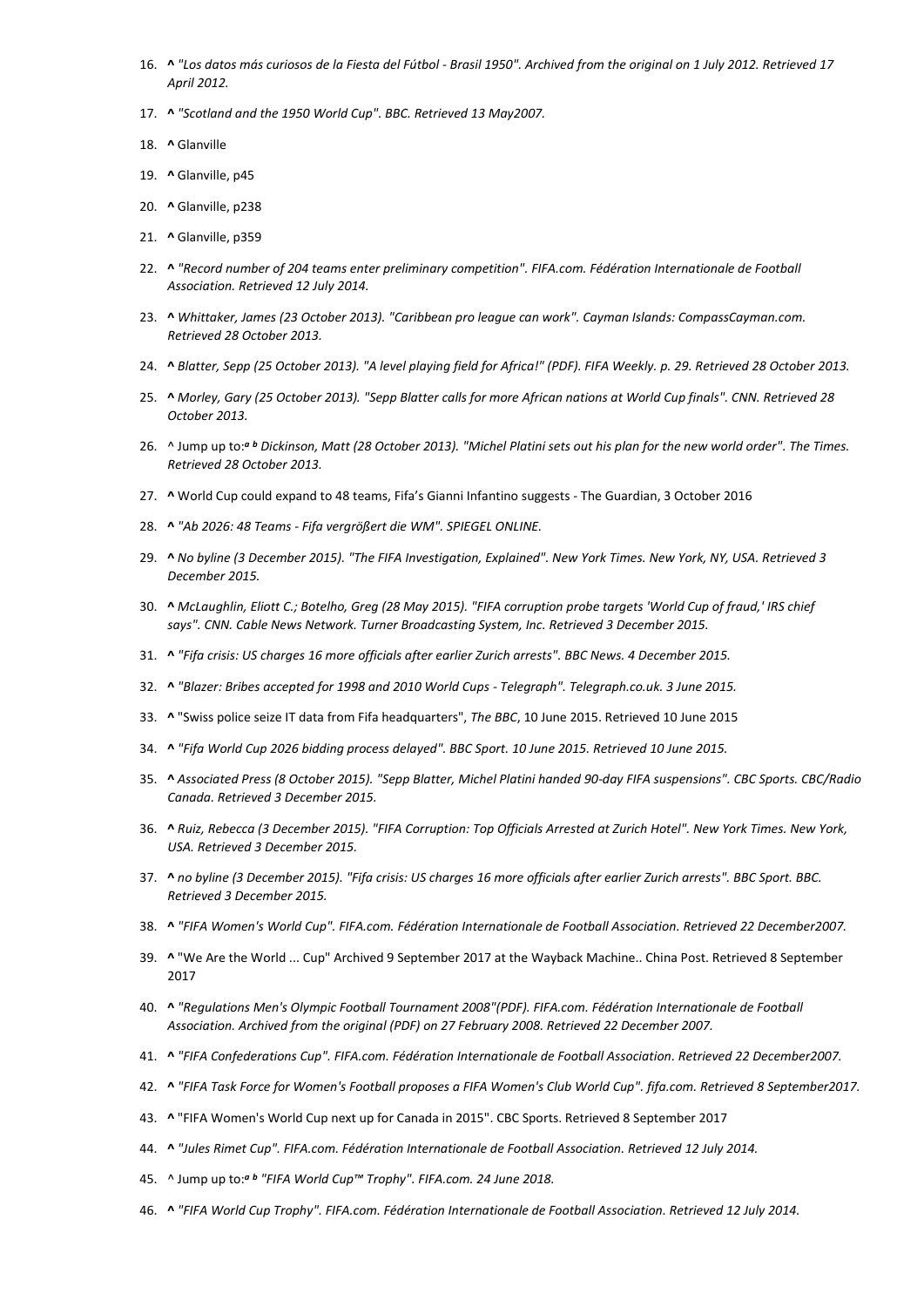- 47. **^** *"FIFA Assets – Trophy". FIFA.com. Fédération Internationale de Football Association. Archived from the original on 4 November 2007. Retrieved 19 November 2007.*
- 48. ^ Jump up to:*<sup>a</sup> <sup>b</sup> "122 forgotten heroes get World Cup medals". ESPNSoccernet.com. ESPN. 25 November 2007.*
- 49. **^** *"World Cup 1966 winners honoured". BBC Sport. 10 June 2009.*
- 50. **^** *"Jimmy Greaves finally gets his 1966 World Cup medal". Mirror.co.uk. MGN.*
- 51. **^** *"FIFA World Cup qualifying: Treasure-trove of the weird and wonderful". FIFA. Retrieved 23 December 2007.*
- 52. **^** *"2010 World Cup Qualifying". ESPNSoccernet.com. ESPN. 26 November 2009. Archived from the original on 16 December 2008. Retrieved 23 December 2009.*
- 53. **^** *"History of the FIFA World Cup Preliminary Competition (by year)" (PDF). FIFA.com. Fédération Internationale de Football Association. Archived from the original (PDF) on 14 June 2010.*
- 54. ^ Jump up to:*<sup>a</sup> <sup>b</sup> "Formats of the FIFA World Cup final competitions 1930–2010" (PDF). FIFA.com. Fédération Internationale de Football Association. Retrieved 1 January 2008.*
- 55. **^** *"FIFA World Cup: seeded teams 1930–2010" (PDF). FIFA.com. Fédération Internationale de Football Association. Retrieved 12 May 2014.*
- 56. **^** Previously, due to there being fewer finals places and a bigger ratio of European finalists, there had been several occasions where three European teams were in a single group, for example, 1986 (West Germany, Scotland, and Denmark), 1990 (Italy, Czechoslovakia, and Austria), and 1994 (Italy, Republic of Ireland, and Norway). (*"History of the World Cup Final Draw" (PDF). FIFA.com. Fédération Internationale de Football Association. Retrieved 12 May 2014.*)
- 57. **^** This practice has been installed since the 1986 FIFA World Cup. In some cases during previous tournaments, for example, Argentina 6–0 Peru in Argentina 1978 and West Germany 1–0 Austria in Spain 1982, teams that played the latter match were perceived to gain an unfair advantage by knowing the score of the earlier match, and subsequently obtaining a result that ensured advancement to the next stage. (*"1978 Argentina". CBC.*; *"1982 Spain". CBC.*)
- 58. **^** *"Regulations - 2018 FIFA World Cup Russia" (PDF). FIFA.com. Fédération Internationale de Football Association. p. 43. Retrieved 24 June 2018.*
- 59. **^** *Turner, Stephen (10 January 2017). "FIFA approves 48-team World Cup". Sky Sports News. Retrieved 10 January 2017.*
- 60. **^** *"Uruguay 1930". BBC Sport. 11 April 2002. Retrieved 13 May2006.*
- 61. **^** *"France 1938". BBC Sport. 17 April 2002. Retrieved 13 May2006.*
- 62. **^** *"Asia takes World Cup center stage". CNN. 3 June 2002. Retrieved 1 January 2008.*
- 63. **^** *"Brazil will stage 2014 World Cup". BBC Sport. 10 October 2007. Retrieved 1 January 2008.*
- 64. **^** *Gibson, Owen (2 December 2010). "England beaten as Russia win 2018 World Cup bid". The Guardian. London. Retrieved 8 September 2017.*
- 65. **^** *Jackson, Jamie (2 December 2010). "Qatar win 2022 World Cup bid". The Guardian. London. Retrieved 8 September 2017.*
- 66. **^** *"Rotation ends in 2018". FIFA.com. Fédération Internationale de Football Association. 29 October 2007. Retrieved 30 March2013.*
- 67. **^** Collett, Mike (30 October 2007), "Brazil officially named 2014 World Cup hosts". Reuters. Retrieved 6 July 2018
- 68. ^ Jump up to:*<sup>a</sup> <sup>b</sup> "World Cup 2026: Canada, US & Mexico joint bid wins right to host tournament". BBC Sport. 13 June 2018. Retrieved 13 June 2018.*
- 69. **^** "World Cup 1974 West Germany win on home soil". BBC. Retrieved 2 December 2017
- 70. **^** Bevan, Chris. "France 1-2 South Africa". BBC. Retrieved 2 December 2017
- 71. **^** *"World Cup Rewind: Largest attendance at a match in the 1950 Brazil final". Guinness World Records. 12 June 2018. Retrieved 4 July 2018. Officially, 173,850 paid spectators crammed into Rio de Janeiro's Maracanã Stadium on July 16(...) Some estimates have even pegged the attendance as high as 199,000 or 210,000 unofficially*
- 72. **^** *"FIFA World Cup competition records" (PDF). FIFA.com. Fédération Internationale de Football Association. p. 2. Retrieved 30 January 2013.*
- 73. **^** *"Socceroos face major challenge: Hiddink". ABC Sport. 10 December 2005. Archived from the original on 30 April 2006. Retrieved 13 May 2006.*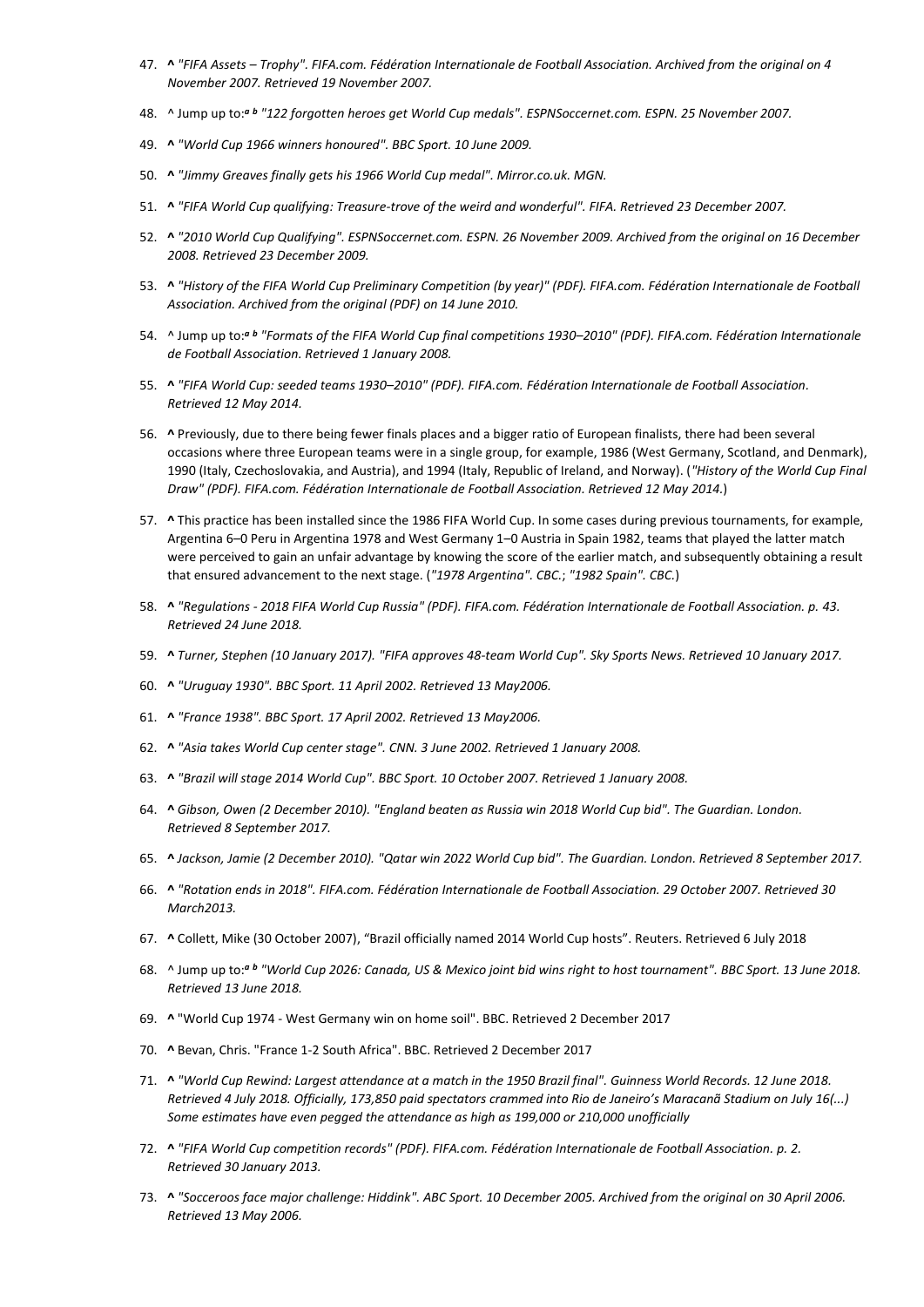- 74. **^** *"FIFA Financial Report 2014: Frequently Asked Questions". FIFA.com. 9 December 2017.*
- 75. **^** *"FIFA Assets – Mascots". FIFA.com. Fédération Internationale de Football Association. Archived from the original on 4 November 2007. Retrieved 19 November 2007.*
- 76. **^** *"The Footballs during the FIFA World Cup". Football Facts. FIFA. Archived from the original on 28 November 2013. Retrieved 6 July 2018.*
- 77. **^** *Anderson, Sara D (27 April 2010). "Shakira Records Official Song for 2010 FIFA World Cup". Aolradioblog. Archived from the original on 29 April 2010. Retrieved 30 April 2010.*
- 78. **^** *"2018 FIFA World Cup Russia Official Song 'Live It Up' to be performed by all-star line-up". FIFA. 23 May 2018. Archivedfrom the original on 29 May 2018.*
- 79. **^** *"A riot of colour, emotion and memories: the World Cup stands alone in the field of sport". The Independent. Retrieved 26 August 2018.*
- 80. ^ Jump up to:*<sup>a</sup> <sup>b</sup> "Brand collaborations". FIFA.com. Retrieved 8 September2018.*
- 81. **^** *"Panini World Cup sticker book". The Guardian. Retrieved 8 September 2018.*
- 82. **^** *Brachfeld, Aaron (2 December 2015). "World Cup affects sex ratio in newborns". the Loka Review (November 2015). Loka Hatha Yoga. Retrieved 24 November 2015.*
- 83. **^** *Masukume, Gwinyai. "Possible Effect of the World Cup on Births". Improbable Research. Harvard University. Retrieved 2 December 2015.*
- 84. **^** *Masukume, Gwinyai. "The sex ratio at birth in South Africa increased 9 months after the 2010 FIFA World Cup". Early Human Development. Journal of Early Human Development. Retrieved 2 December 2015.* [*permanent dead link*]
- 85. **^** *"1930 FIFA World Cup". FIFA.com. Fédération Internationale de Football Association. Retrieved 5 March 2009.*
- 86. **^** *"1950 FIFA World Cup". FIFA.com. Fédération Internationale de Football Association. Retrieved 5 March 2009.*
- 87. **^** *"FIFA World Cup Finals since 1930" (PDF). FIFA.com. Fédération Internationale de Football Association. Retrieved 5 March 2009.*
- 88. ^ Jump up to:<sup>a b</sup> FIFA considers that the national team of Russia succeeds the USSR, the national team of Serbia succeeds the Yugoslavia/Serbia and Montenegro, and the national team of Czech Republic succeeds the Czechoslovakia. (*"Russia". FIFA.com. Fédération Internationale de Football Association.*; *"Serbia". FIFA.com. Fédération Internationale de Football Association.*; *"Czech Republic". FIFA.com. Fédération Internationale de Football Association. Retrieved 12 May 2014.*).
- 89. **^** *"Brazil". FIFA.com. Fédération Internationale de Football Association. Retrieved 12 May 2014.*
- 90. **^** Australia's qualification in 2006 was through the Oceanian zone as they were a member of the OFC member during qualifying. However, on 1 January 2006, they left the Oceania Football Confederation and joined the Asian Football Confederation.
- 91. **^** *"FIFA World Cup awards" (PDF). FIFA.com. Fédération Internationale de Football Association. Archived from the original (PDF) on 30 June 2016. Retrieved 5 March 2009.*
- 92. **^** *"Golden Ball for Zinedine Zidane". Soccerway. 10 July 2006. Retrieved 31 December 2007.*
- 93. **^** *"adidas Golden Shoe – FIFA World Cup Final". FIFA.com. Fédération Internationale de Football Association. Retrieved 12 July 2014.*
- 94. **^** *"Kahn named top keeper". BBC Sport. 30 June 2002. Retrieved 31 December 2007.*
- 95. ^ Jump up to:*<sup>a</sup> <sup>b</sup> <sup>c</sup> Pierrend, José Luis (18 May 2007). "FIFA Awards". rec.sport.soccer Statistics Foundation. Archived from the original on 12 January 2016. Retrieved 8 January 2008.*
- 96. **^** *Yannis, Alex (10 November 1999). "Matthaus Is the Latest MetroStars Savior". New York Times. Retrieved 23 December2007.*
- 97. **^** *"World Cup Hall of Fame: Lothar Matthaeus". CNN. Archived from the original on 27 December 2013. Retrieved 23 December 2007.*
- 98. **^** *Downie, Andrew (24 July 2013). "Brazil's twice World Cup winner Djalma Santos dies at 84". Reuters. Retrieved 12 July2014.*
- 99. **^** *Chowdhury, Saj (27 June 2006). "Ronaldo's riposte". BBC Sport. Retrieved 23 December 2007.*